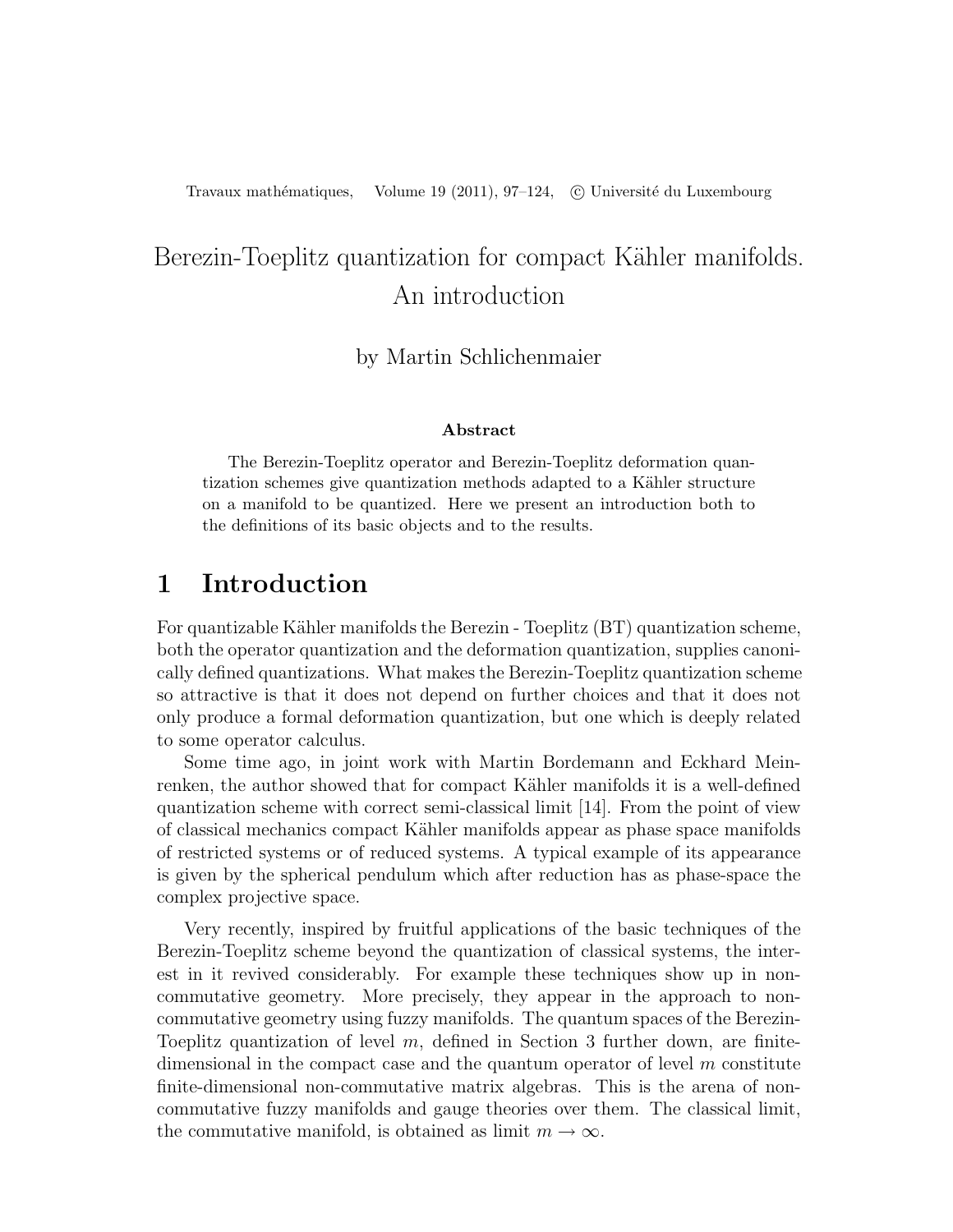Another appearance of Berezin-Toeplitz quantization techniques as basic ingredients is in the pioneering work of Jørgen Andersen on the mapping class group (MCG) of surfaces in the context of Topological Quantum Field Theory (TQFT). Andersen gave also a lecture course at the school on his achievements. Beside other results, he was able to proof the asymptotic faithfulness of the mapping class group action on the space of covariantly constant sections of the Verlinde bundle with respect to the Axelrod-Witten-de la Pietra and Witten connection [3, 4], see also [51]. Furthermore, he showed that the MCG does not have Kazhdan's property  $T$ . Roughly speaking, a group has *property*  $T$  says that the identity representation is isolated in the space of all unitary representations of the group [5]. In these applications the manifolds to be quantized are the moduli spaces of certain flat connections on Riemann surfaces or, equivalently, the moduli space of stable algebraic vector bundles over smooth projective curves. Here further exciting research is going on, in particular, in the realm of TQFT and the construction of modular functors [6], [7, 8].

In general quite often moduli spaces come with a natural quantizable Kähler structure. Hence, it is not surprising that the Berezin-Toeplitz quantization scheme is of importance in moduli space problems. Non-commutative deformations, and a quantization is a non-commutative deformation, yield also informations about the commutative situation. These aspects clearly need further investigations.

It was the goal of the lecture course and it is the goal of this write-up to present a short introduction to the basic definitions and results on Berezin-Toeplitz quantization (both operator and deformation quantization) without proofs and too many details. The language presented was used in other lectures at the school and talks at the conference. The author hopes that it will be equally useful to the reader who aims to get a quick introduction to this exciting field. For a more detailed review, see [53]. There an extended list of references to the original literature and to reviews of other people concentrating on different aspects of the theory can be found, e.g. see [2], [54].

# 2 The geometric set-up

# 2.1 Quantizable Kähler manifolds

We will only consider phase-space manifolds which carry the structure of a Kähler manifold  $(M, \omega)$ . Recall that in this case M is a complex manifold (let us say of complex dimension n) and  $\omega$ , the Kähler form, is a non-degenerate closed positive  $(1, 1)$ -form. This means that the Kähler form  $\omega$  can be written with respect to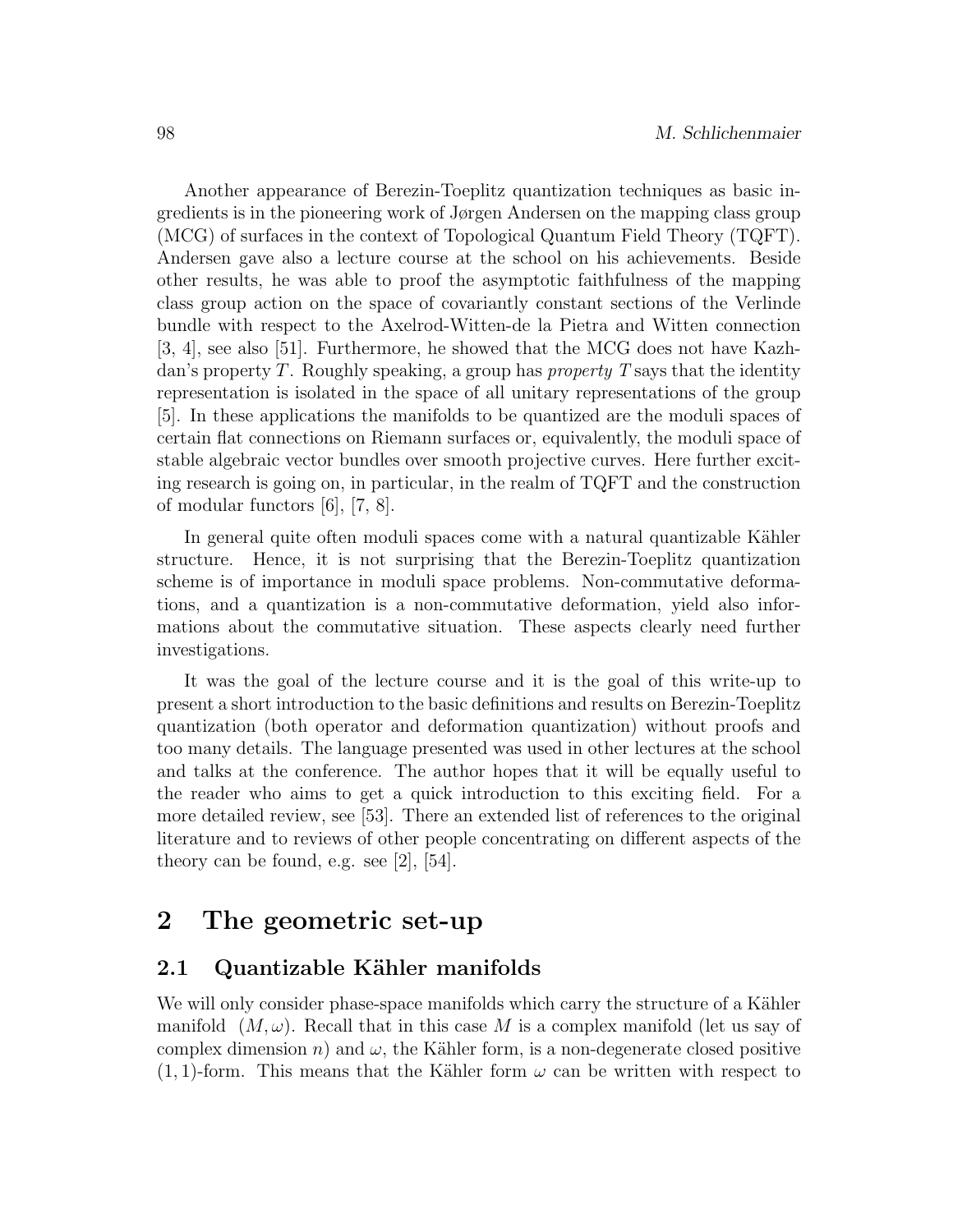local holomorphic coordinates  ${z_i}_{i=1,\ldots,n}$  as

(2.1) 
$$
\omega = i \sum_{i,j=1}^{n} g_{ij}(z) dz_i \wedge d\overline{z}_j,
$$

with local functions  $g_{ij}(z)$  such that the matrix  $(g_{ij}(z))_{i,j=1,\dots,n}$  is hermitian and positive definite.

Denote by  $C^{\infty}(M)$  the algebra of complex-valued (arbitrary often) differentiable functions with point-wise multiplication as associative product. A symplectic form on a differentiable manifold is a closed non-degenerate 2-form. In particular, we can consider our Kähler form  $\omega$  as a symplectic form.

For a symplectic manifold M we can introduce on  $C^{\infty}(M)$  a Lie algebra structure, the *Poisson bracket*  $\{.,.\}$ , in the following way. First we a assign to every  $f \in C^{\infty}(M)$  its Hamiltonian vector field  $X_f$ , and then to every pair of functions f and g the Poisson bracket  $\{.,.\}$  via

(2.2) 
$$
\omega(X_f, \cdot) = df(\cdot), \qquad \{f, g\} := \omega(X_f, X_g) .
$$

This defines a Lie algebra structure in  $C^{\infty}(M)$ . Moreover, we obtain the Leibniz rule

$$
\{fg, h\} = f\{g, h\} + \{f, h\}g, \qquad \forall f, g, h \in C^{\infty}(M).
$$

Such a compatible structure is called a *Poisson algebra*.

The next step in the geometric set-up is the choice of a quantum line bundle. A quantum line bundle for a given symplectic manifold  $(M, \omega)$  is a triple  $(L, h, \nabla)$ , where L is a complex line bundle, h a Hermitian metric on L, and  $\nabla$  a connection compatible with the metric  $h$  such that the (pre)quantum condition

(2.3) 
$$
\operatorname{curv}_{L,\nabla}(X,Y) := \nabla_X \nabla_Y - \nabla_Y \nabla_X - \nabla_{[X,Y]} = -\operatorname{i} \omega(X,Y),
$$

$$
\operatorname{resp.} \operatorname{curv}_{L,\nabla} = -\operatorname{i} \omega
$$

is fulfilled. A symplectic manifold is called quantizable if there exists a quantum line bundle.

In the situation of Kähler manifolds we require for a quantum line bundle that it is holomorphic and that the connection is compatible both with the metric h and the complex structure of the bundle. In fact, by this requirement  $\nabla$  will be uniquely fixed. If we choose local holomorphic coordinates on the manifold and and a local holomorphic frame of the bundle the metric h will be represented by a function h. In this case the curvature of the bundle can be given by  $\overline{\partial}\partial \log \hat{h}$  and the quantum condition reads as

(2.4) 
$$
i \,\overline{\partial}\partial \log \hat{h} = \omega \; .
$$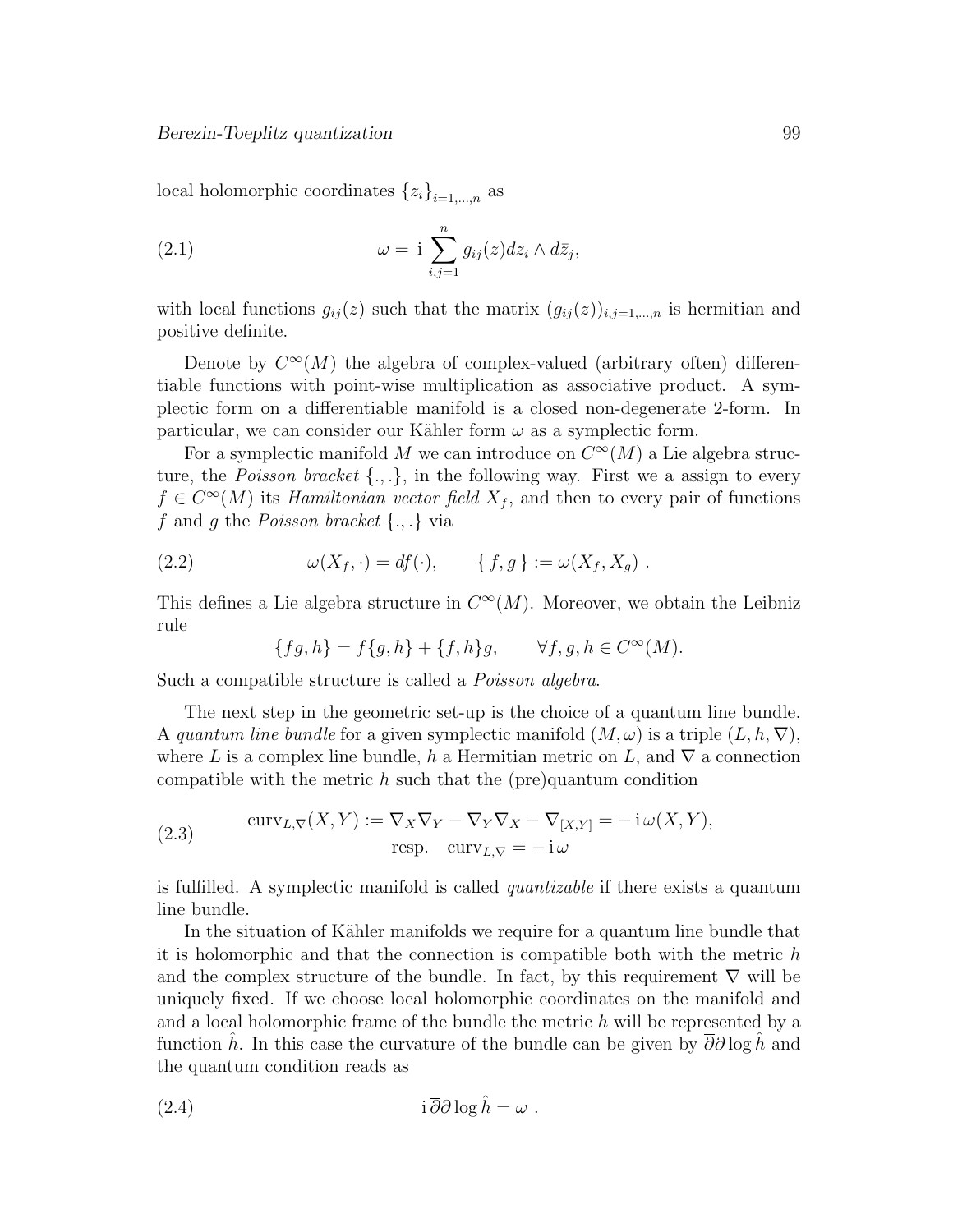.

.

.

## 2.2 Examples

(a) Of course,  $\mathbb{C}^n$  is a Kähler manifold with Kähler form

(2.5) 
$$
\omega = i \sum_{k=1}^{n} dz_k \wedge d\overline{z}_k .
$$

The Poisson bracket writes as

(2.6) 
$$
\{f,g\} = \mathbf{i}\sum_{k=1}^{n} \left(\frac{\partial f}{\partial \overline{z}_k} \cdot \frac{\partial g}{\partial z_k} - \frac{\partial f}{\partial z_k} \frac{\partial g}{\partial \overline{z}_k}\right)
$$

The quantum line bundle is the trivial line bundle with hermitian metric fixed by the function  $\hat{h}(z) = \exp(-\sum_{-k} \overline{z}_k z_k)$ .

(b) The Riemann sphere is the complex projective line  $\mathbb{P}^1(\mathbb{C}) = \mathbb{C} \cup \{\infty\} \cong$  $S<sup>2</sup>$ . With respect to the quasi-global coordinate z the form can be given as

(2.7) 
$$
\omega = \frac{1}{(1 + z\overline{z})^2} dz \wedge d\overline{z} .
$$

For the Poisson bracket one obtains

(2.8) 
$$
\{f,g\} = i(1+z\overline{z})^2 \left(\frac{\partial f}{\partial \overline{z}} \cdot \frac{\partial g}{\partial z} - \frac{\partial f}{\partial z} \frac{\partial g}{\partial \overline{z}}\right)
$$

Recall that the points in  $\mathbb{P}^1(\mathbb{C})$  correspond to lines in  $\mathbb{C}^2$  passing through the origin. If we assign to every point in  $\mathbb{P}^1(\mathbb{C})$  the line it represents we obtain a holomorphic line bundle, called the tautological line bundle. The hyper plane section bundle is dual to the tautological bundle. It turns out that it is a quantum line bundle. Hence  $\mathbb{P}^1(\mathbb{C})$  is quantizable.

(c) The above example generalizes to the *n*-dimensional **complex projective** space  $\mathbb{P}^n(\mathbb{C})$ . The Kähler form is given by the Fubini-Study form

(2.9) 
$$
\omega_{FS} := i \frac{(1+|w|^2) \sum_{i=1}^n dw_i \wedge d\overline{w}_i - \sum_{i,j=1}^n \overline{w}_i w_j dw_i \wedge d\overline{w}_j}{(1+|w|^2)^2}
$$

The coordinates  $w_j$ ,  $j = 1, \ldots, n$  are affine coordinates  $w_j = z_j/z_0$  on the affine chart  $U_0 := \{ (z_0 : z_1 : \cdots : z_n) \mid z_0 \neq 0 \}.$  Again,  $\mathbb{P}^n(\mathbb{C})$  is quantizable with the hyper plane section bundle as quantum line bundle.

(d) The (complex-) one-dimensional torus can be given as  $M = \mathbb{C}/\Gamma_\tau$  where  $\Gamma_{\tau} := \{n + m\tau \mid n, m \in \mathbb{Z}\}\$ is a lattice with  $\tau \in \mathbb{C}$ , Im  $\tau > 0$ . As Kähler form we take

(2.10) 
$$
\omega = \frac{\mathrm{i}\,\pi}{\mathrm{Im}\,\tau} dz \wedge d\overline{z} ,
$$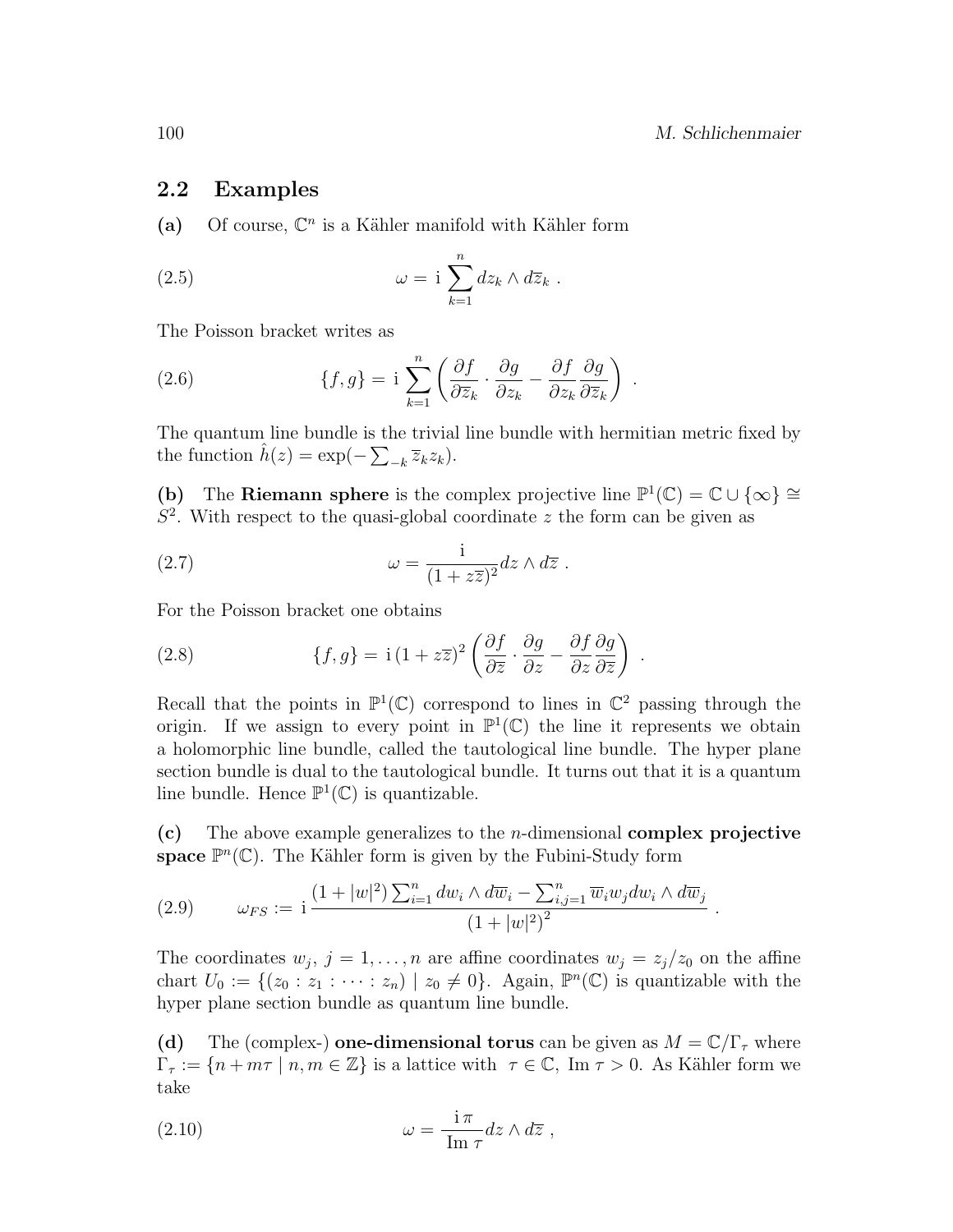with respect to the coordinate  $z$  on the covering space  $\mathbb{C}$ . Clearly, this form is invariant under the lattice  $\Gamma_{\tau}$  and hence well-defined on M. For the Poisson bracket one obtains

(2.11) 
$$
\{f,g\} = \mathrm{i} \frac{\mathrm{Im} \,\tau}{\pi} \left( \frac{\partial f}{\partial \overline{z}} \cdot \frac{\partial g}{\partial z} - \frac{\partial f}{\partial z} \frac{\partial g}{\partial \overline{z}} \right) .
$$

The corresponding quantum line bundle is the theta line bundle of degree 1, i.e. the bundle whose global sections are scalar multiples of the Riemann theta function.

#### (e) The unit disc

$$
(2.12)\qquad \qquad \mathcal{D} := \{z \in \mathbb{C} \mid |z| < 1\}
$$

is a (non-compact) Kähler manifold. The Kähler form is given by

(2.13) 
$$
\omega = \frac{2i}{(1 - z\overline{z})^2} dz \wedge d\overline{z} .
$$

For every **compact Riemann surface** M of genus  $q > 2$  the unit disc D is the universal covering space and M can be given as a quotient of  $\mathcal D$  by a Fuchsian subgroup of  $SU(1,1)$ , whose elements act by fractional linear transformations. Recall for  $R =$  $\int a b$  $b \quad \overline{a}$  $\setminus$ with  $|a|^2 - |b|^2 = 1$  (as an element of  $SU(1,1)$ ) the fractional linear transformation is given as

(2.14) 
$$
z \mapsto R(z) := \frac{az+b}{\overline{b}z + \overline{a}}.
$$

The Kähler form  $(2.13)$  is invariant under fractional linear transformations. Hence, it defines a Kähler form on  $M$ . The quantum bundle is the canonical bundle, i.e. the bundle whose local sections are the holomorphic differentials. Its global sections can be identified with automorphic forms of weight 2 with respect to the Fuchsian group.

## 2.3 Conditions for being quantizable

The above examples might create the wrong impression that every Kähler manifold is quantizable. This is not the case. Above we introduced one-dimension tori. Higher dimensional tori can be given as Kähler manifold in a completely analogous manner as quotients  $\mathbb{C}^n/L$  were L is a 2n-dimensional lattice. But only those higher dimensional complex tori are quantizable which are abelian varieties, i.e. which admit enough theta functions. It is well-known that for  $n \geq 2$  a generic torus will not be an abelian variety.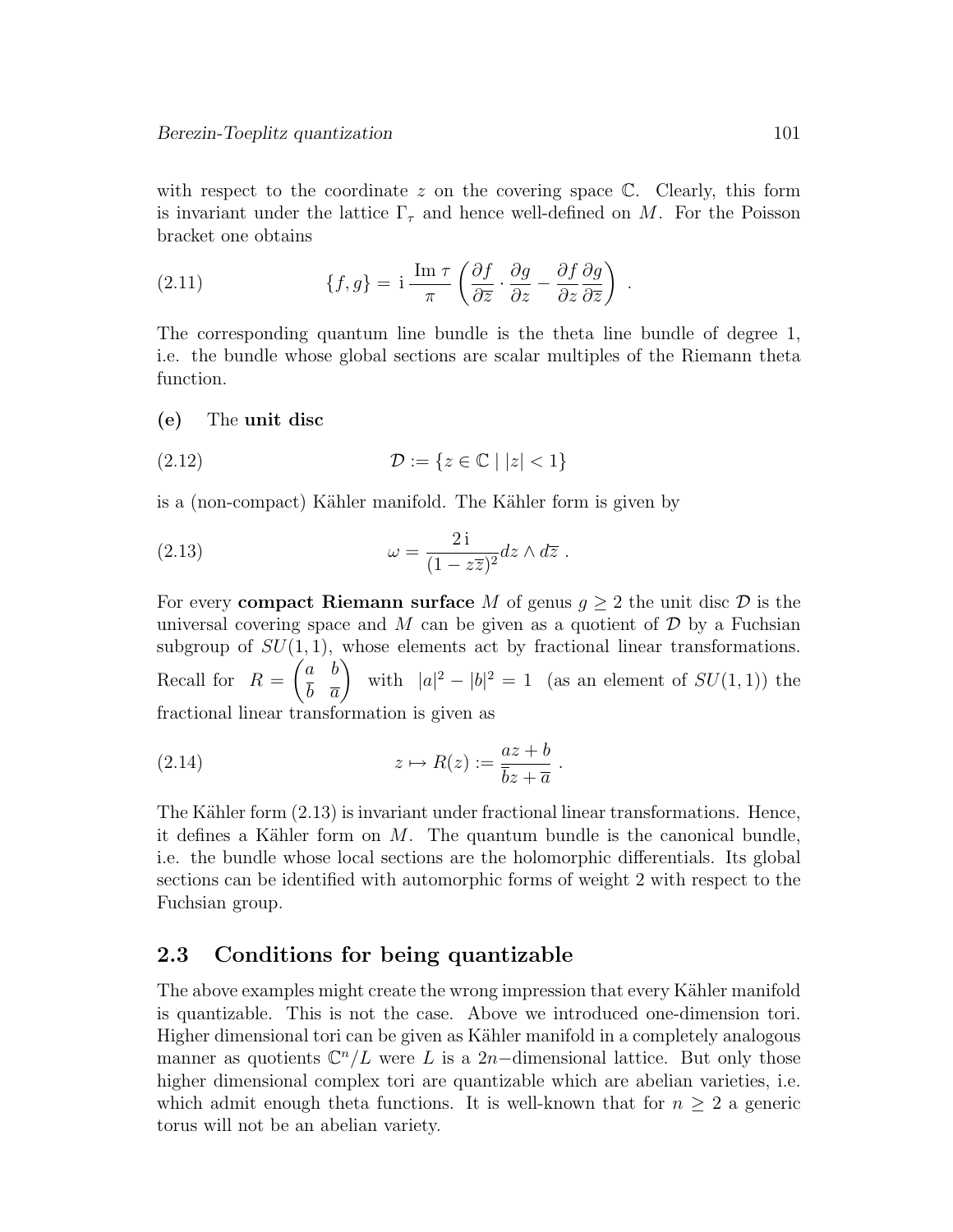In the language of differential geometry a line bundle is called a positive line bundle if its curvature form (up to a factor of  $1/i$ ) is a positive form. As the Kähler form is positive the quantum condition  $(2.3)$  yields that a quantum line bundle  $L$  is a positive line bundle.

Now let  $M$  is a quantizable **compact** Kähler manifold with quantum line bundle L. Kodaira's embedding theorem says that L is ample, i.e. that there exists a certain tensor power  $L^{m_0}$  of L such that the global holomorphic sections of  $L^{m_0}$  can be used to embed the phase space manifold M into a projective space of suitable dimension.

The embedding is defined as follows. Let  $\Gamma_{hol}(M, L^{m_0})$  be the vector space of global holomorphic sections of the bundle  $L^{m_0}$ . Fix a basis  $s_0, s_1, \ldots, s_N$ . We choose local holomorphic coordinates z for M and a local holomorphic frame  $e(z)$ for the bundle L. After these choices the basis elements can be uniquely described by local holomorphic functions  $\hat{s}_0, \hat{s}_1, \ldots, \hat{s}_N$  defined via  $s_i(z) = \hat{s}_i(z)e(z)$ . The embedding is given by the map

(2.15) 
$$
M \hookrightarrow \mathbb{P}^N(\mathbb{C}), \quad z \mapsto \phi(z) = (\hat{s}_0(z) : \hat{s}_1(z) : \cdots : \hat{s}_N(z)).
$$

Note that the point  $\phi(z)$  in projective space neither depends on the choice of local coordinates nor on the choice of the local frame for the bundle L. Furthermore, a different choice of basis correspond to a  $PGL(N,\mathbb{C})$  action on the embedding space and hence the embeddings are projectively equivalent. The "map" (2.15) could be given for every line bundle having nontrivial global sections. But it might happen that all sections have common zeros. For those points the map will not be defined. Furthermore, to be an embedding it should separate points and tangent directions. A line bundles whose global holomorphic sections will define an embedding into projective space, is called a very ample line bundle.

By this embedding quantizable compact Kähler manifolds are complex submanifolds of projective spaces. By Chow's theorem [52] they can be given as zero sets of homogenous polynomials, i.e. they are smooth projective varieties. The converse is also true. Given a smooth subvariety M of  $\mathbb{P}^n(\mathbb{C})$  it will become a Kähler manifold by restricting the Fubini-Study form. The restriction of the hyper plane section bundle will be an associated quantum line bundle.

At this place a warning is necessary. the embedding is only an embedding as complex manifolds, not an isometric embedding as Kähler manifolds. This means that in general  $\phi^{-1}(\omega_{FS}) \neq \omega$ .

# 3 Berezin-Toeplitz operators

In this section we will consider an operator quantization. This says that we will assign to each differentiable (differentiable to every order) function  $f$  on our Kähler manifold  $M$  (i.e. on our "phase space") the Berezin-Toeplitz  $(BT)$  quantum operator  $T_f$ . More precisely, we will consider a whole family of operators  $T_f^{(m)}$  $f^{(m)}$ . These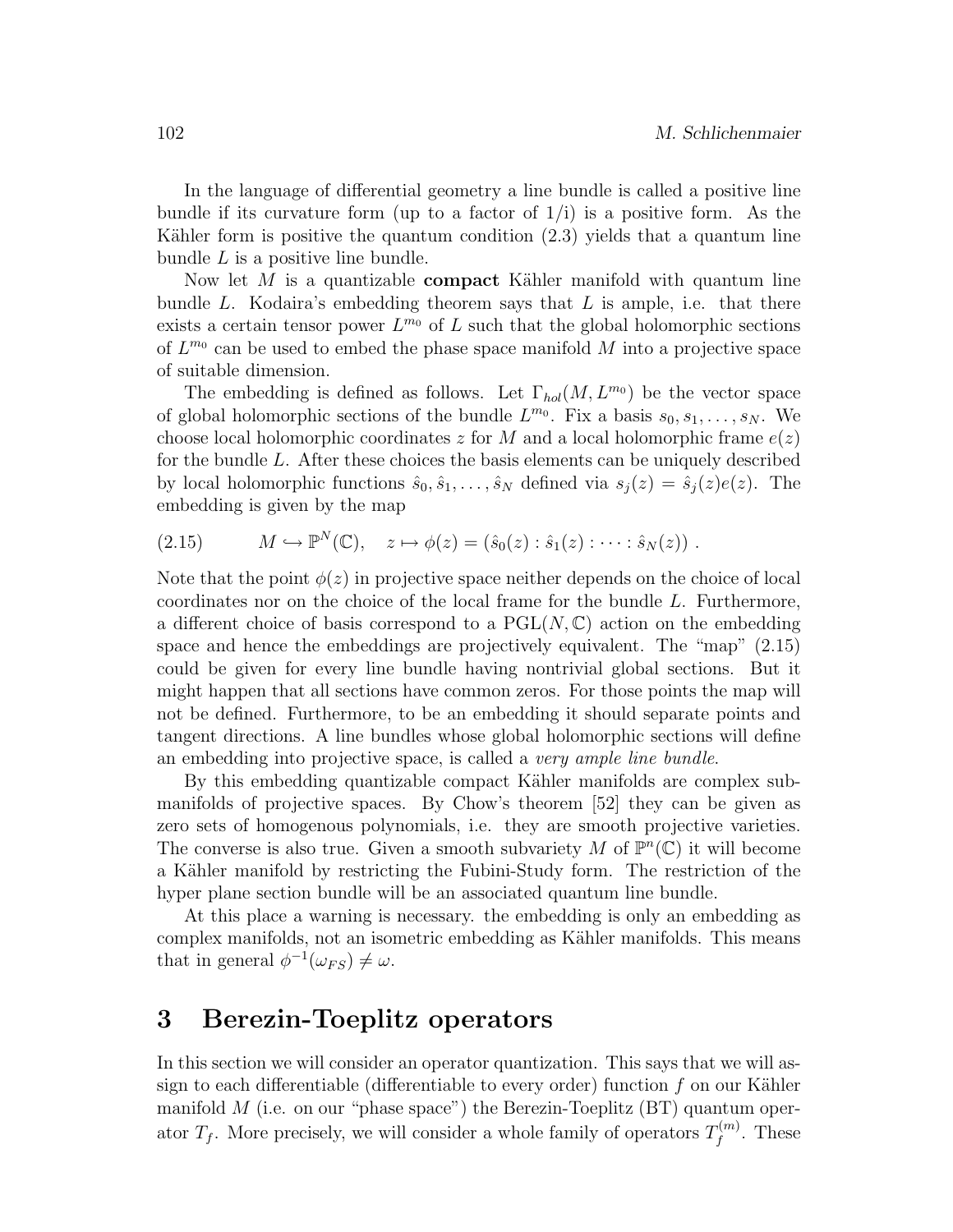operators are defined in a canonical way. As we know from the Groenewold-van Howe theorem we cannot expect that the Poisson bracket on M can be represented by the Lie algebra of operators if we require certain desirable conditions, see [1] for further details. The best we can expect is that we obtain it at least "asymptotically". In fact, this is true.

## 3.1 Definition of the operators

Let  $(M, \omega)$  be a quantizable Kähler manifold and  $(L, h, \nabla)$  a quantum line bundle. We assume that  $L$  is already very ample. We consider all its tensor powers

$$
(3.1) \qquad (L^m, h^{(m)}, \nabla^{(m)}).
$$

Here  $L^m := L^{\otimes m}$ . If  $\hat{h}$  corresponds to the metric h with respect to a local holomorphic frame e of the bundle L then  $\hat{h}^m$  corresponds to the metric  $h^{(m)}$  with respect to the frame  $e^{\otimes m}$  for the bundle  $L^m$ . The connection  $\nabla^{(m)}$  will be the induced connection.

We introduce a scalar product on the space of sections. We adopt the convention that a hermitian metric (and a scalar product) is anti-linear in the first argument and linear in the second argument. First we take the Liouville form  $\Omega = \frac{1}{n!} \omega^{\wedge n}$  as volume form on M and then set for the scalar product and the norm

(3.2) 
$$
\langle \varphi, \psi \rangle := \int_M h^{(m)}(\varphi, \psi) \Omega, \qquad ||\varphi|| := \sqrt{\langle \varphi, \varphi \rangle},
$$

for the space  $\Gamma_\infty(M,L^m)$  of global  $C^\infty$ -sections. Let  $L^2(M,L^m)$  be the  $L^2$ -completed space of bounded sections with respect to this norm. Furthermore, let  $\Gamma_{hol}^{(b)}(M,L^m)$ be the closed subspace consisting of those global holomorphic sections which are bounded. These spaces are the quantum spaces of the theory. Note that in case that M is compact  $\Gamma_{hol}(M, L^m) = \Gamma_{hol}^{(b)}(M, L^m)$  and the spaces are finitedimensional. Let

(3.3) 
$$
\Pi^{(m)}: \mathcal{L}^{2}(M, L^{m}) \to \Gamma_{hol}^{(b)}(M, L^{m})
$$

be the projection.

**Definition 3.1.** For  $f \in C^{\infty}(M)$  the Toeplitz operator  $T_f^{(m)}$  $\mathcal{F}_f^{(m)}$  (of level m) is defined by

(3.4) 
$$
T_f^{(m)} := \Pi^{(m)}(f \cdot) : \Gamma_{hol}^{(b)}(M, L^m) \to \Gamma_{hol}^{(b)}(M, L^m) .
$$

In words: One takes a holomorphic section s and multiplies it with the differentiable function f. The resulting section  $f \cdot s$  will only be differentiable. To obtain a holomorphic section, one has to project it back on the subspace of holomorphic sections.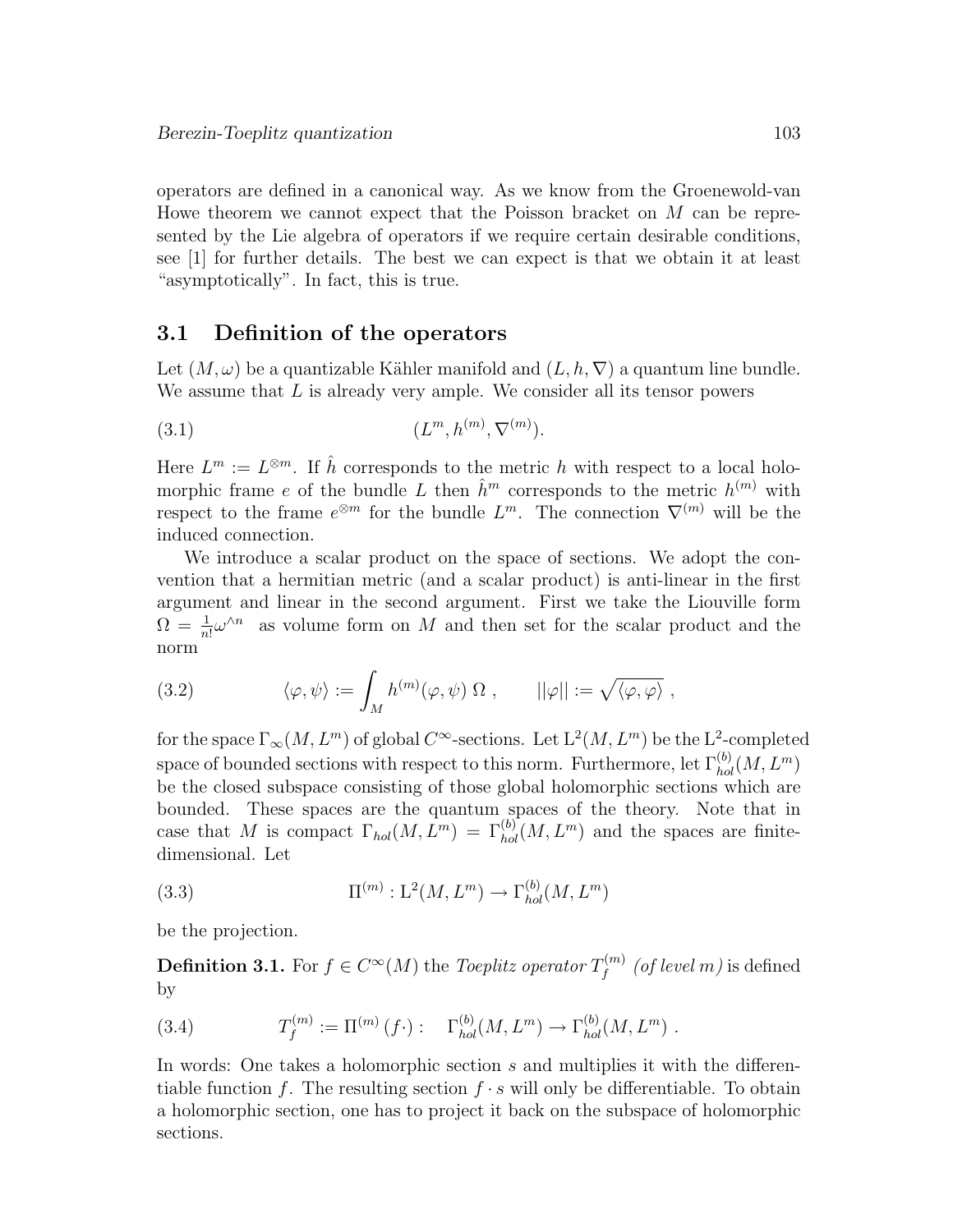The linear map

$$
(3.5) \ T^{(m)} : C^{\infty}(M) \to \text{End}(\Gamma_{hol}^{(b)}(M, L^m)), \qquad f \to T_f^{(m)} = \Pi^{(m)}(f \cdot), m \in \mathbb{N}_0.
$$

is the Toeplitz or Berezin-Toeplitz quantization map (of level m). It will neither be a Lie algebra homomorphism nor an associative algebra homomorphism as in general

$$
T_f^{(m)} T_g^{(m)} = \Pi^{(m)} (f \cdot) \Pi^{(m)} (g \cdot) \Pi^{(m)} \neq \Pi^{(m)} (fg \cdot) \Pi = T_{fg}^{(m)}.
$$

Definition 3.2. The Berezin-Toeplitz (BT) quantization is the map

(3.6) 
$$
C^{\infty}(M) \to \prod_{m \in \mathbb{N}_0} \text{End}(\Gamma_{hol}^{(b)}(M, L^m)), \qquad f \to (T_f^{(m)})_{m \in \mathbb{N}_0}.
$$

In case that M is a compact Kähler manifold on a fixed level  $m$  the BT quantization is a map from the infinite-dimensional commutative algebra of functions to a noncommutative finite-dimensional (matrix) algebra. The finite-dimensionality is due to the compactness of  $M$ . A lot of classical information will get lost. To recover this information one has to consider not just a single level  $m$  but all levels together as done in the above definition. In this way a family of finitedimensional(matrix) algebras and a family of maps is obtained, which in the classical limit "converges" to the algebra  $C^{\infty}(M)$ .

#### 3.2 Approximation results for the compact Kähler case

In the following we will only deal with compact quantizable Kähler manifolds. We assume that the quantum line bundle  $L$  is already very ample (i.e. its sections give an embedding into projective space). This is not much of a restriction. If L is not very ample we choose  $m_0 \in \mathbb{N}$  such that the bundle  $L^{m_0}$  is very ample and take this bundle as quantum line bundle with respect to the rescaled Kähler form  $m_0 \omega$  on M. The underlying complex manifold structure will not change.

Recall that in the compact case we have  $\Gamma_{hol}(M, L^m) = \Gamma_{hol}^{(b)}(M, L^m)$ . Denote for  $f \in C^{\infty}(M)$  by  $|f|_{\infty}$  the sup-norm of f on M and by

(3.7) 
$$
||T_f^{(m)}|| := \sup_{\substack{s \in \Gamma_{hol}(M, L^m) \\ s \neq 0}} \frac{||T_f^{(m)}s||}{||s||}
$$

the operator norm with respect to the norm  $(3.2)$  on  $\Gamma_{hol}(M, L^m)$ . The following theorem was shown in 1994.

Theorem 3.3. [Bordemann, Meinrenken, Schlichenmaier] [14] (a) For every  $f \in C^{\infty}(M)$  there exists a  $C > 0$  such that

(3.8) 
$$
|f|_{\infty} - \frac{C}{m} \le ||T_f^{(m)}|| \le |f|_{\infty}.
$$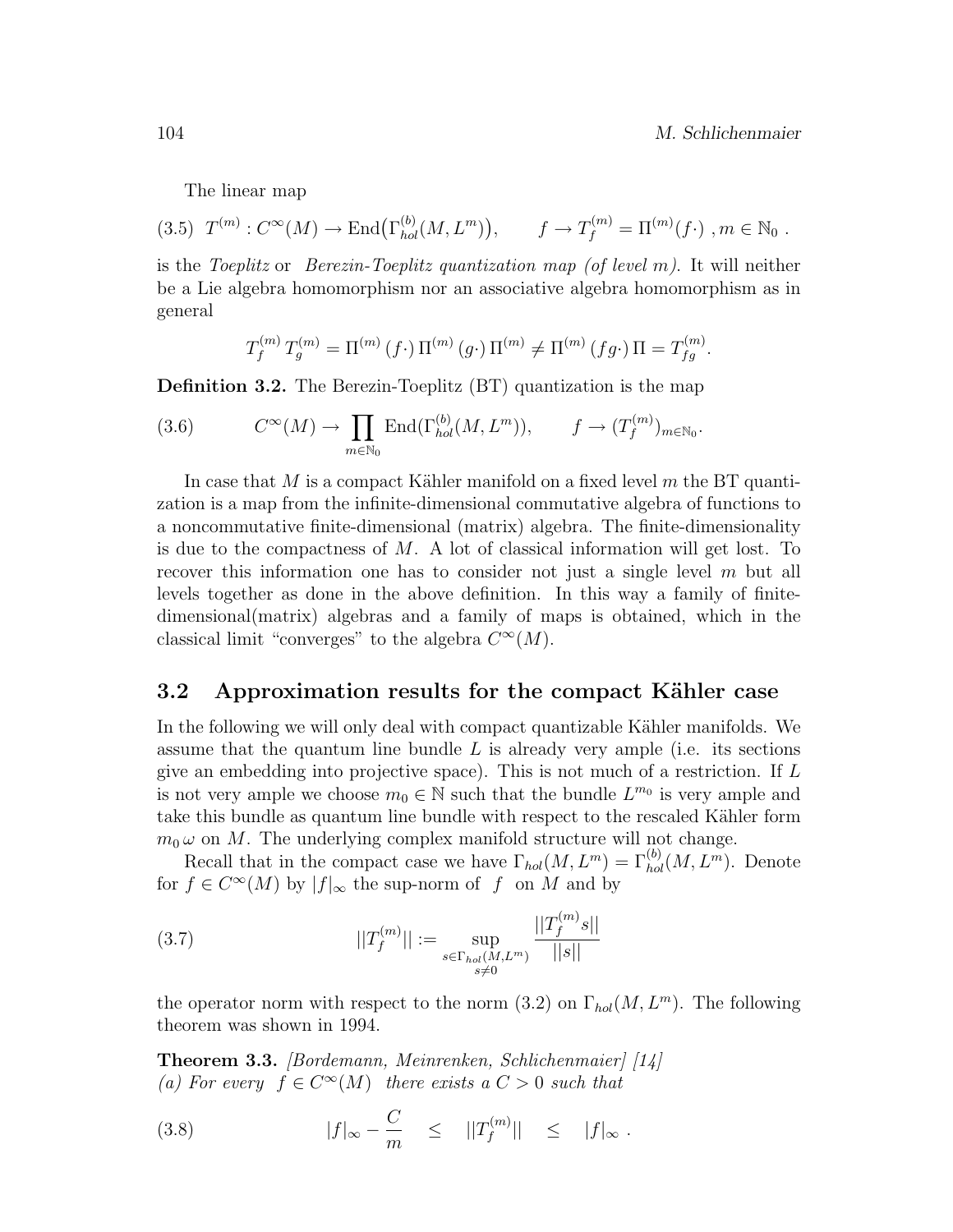In particular,  $\lim_{m\to\infty} ||T_f^{(m)}||$  $||f^{(m)}|| = |f|_{\infty}.$ (b) For every  $f, g \in C^{\infty}(M)$ 

(3.9) 
$$
||m \mathbf{i} [T_f^{(m)}, T_g^{(m)}] - T_{\{f,g\}}^{(m)}|| = O(\frac{1}{m}).
$$

(c) For every  $f, g \in C^{\infty}(M)$ 

(3.10) 
$$
||T_f^{(m)}T_g^{(m)} - T_{f \cdot g}^{(m)}|| = O(\frac{1}{m}).
$$

These results are contained in Theorem 4.1, 4.2, and in Section 5 in [14]. The proofs make reference to the symbol calculus of generalised Toeplitz operators as developed by Boutet-de-Monvel and Guillemin [17]. See [53] for a sketch. Only on the basis of this theorem we are allowed to call our scheme a quantizing scheme. The properties in the theorem might be rephrased as the BT operator quantization has the correct semiclassical limit. In other words it is a strict quantization in the sense of Rieffel [44] as formulated in the book by Landsman [36]. This notion is closely related to the notion of continuous field of  $C^*$ -algebras.

Let us summarize further properties in the following

**Proposition 3.4.** Let  $f, g \in C^{\infty}(M)$ ,  $n = \dim_{\mathbb{C}} M$  then (a)

(3.11) 
$$
\lim_{m \to \infty} || [T_f^{(m)}, T_g^{(m)}] || = 0.
$$

(b) The Toeplitz map

$$
C^{\infty}(M) \to \text{End}(\Gamma_{hol}(M, L^m)), \qquad f \to T_f^{(m)},
$$

is surjective.  $(c)$ 

(3.12) 
$$
T_f^{(m)^*} = T_{\bar{f}}^{(m)}.
$$

In particular, for real valued functions f the associated Toeplitz operator  $T_f$  is selfadjoint.

(d) Let  $A \in \text{End}(\Gamma_{hol}(M, L^m))$  be a selfadjoint operator then there exists a real valued function f, such that  $A = T_f^{(m)}$  $_{f}^{\scriptscriptstyle(m)}.$ 

(e) Denote the trace on  $\text{End}(\Gamma_{hol}(M, L^m))$  by  $\text{Tr}^{(m)}$  then

(3.13) 
$$
\text{Tr}^{(m)}\left(T_f^{(m)}\right) = m^n \left(\frac{1}{\text{vol}(\mathbb{P}^n(\mathbb{C}))} \int_M f \,\Omega + O(m^{-1})\right) \; .
$$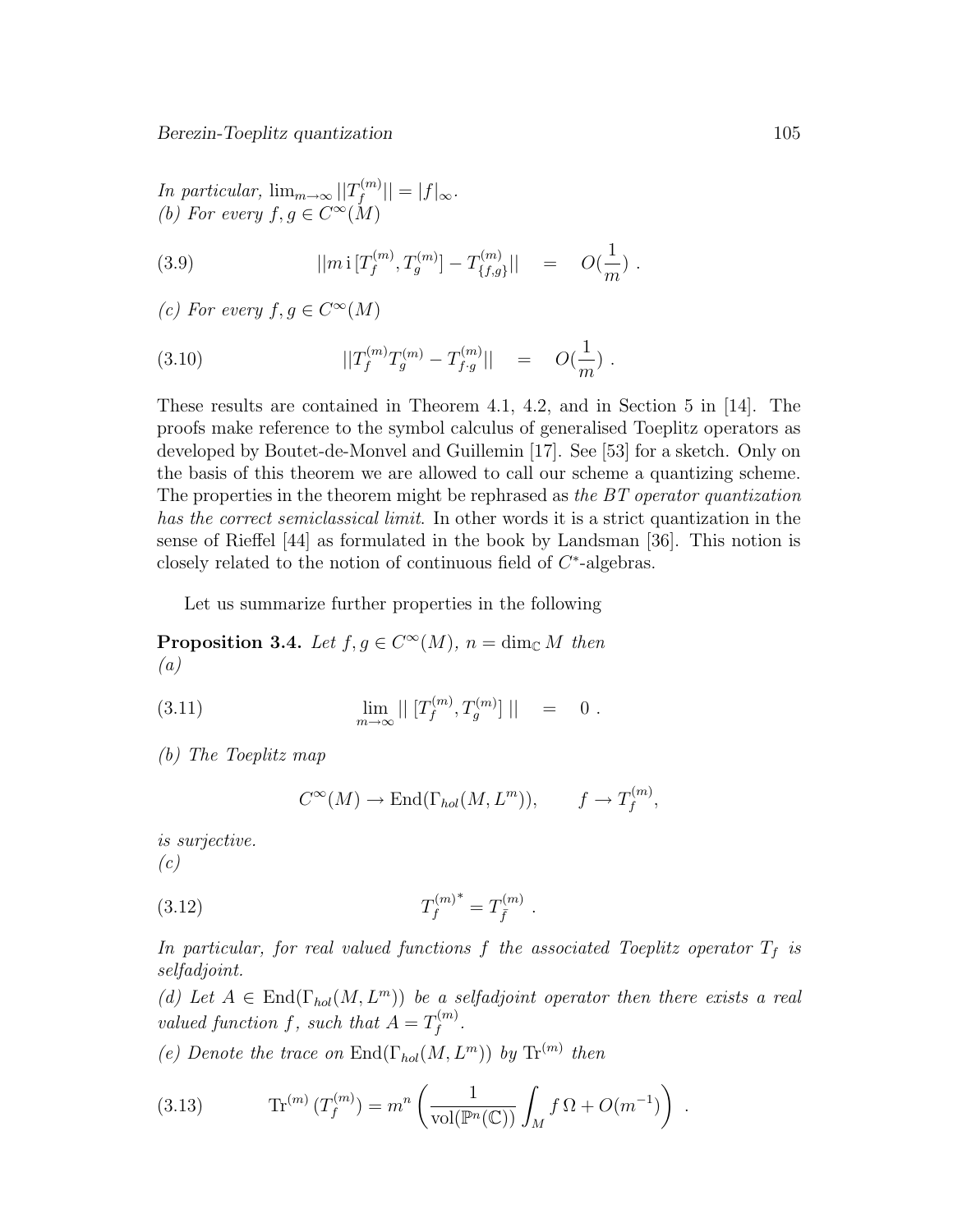For the proofs, resp. references to the proofs, I refer to [53]. I like to stress the fact that the Toeplitz map is never injective on a fixed level m. But from  $||T_{f-a}^{(m)}||$  $\frac{f^{(m)}}{f-g}$   $|\vert \rightarrow 0$ for  $m \to 0$  we can conclude that  $f = q$ .

There exists another quantum operator in the geometric setting, the operator of geometric quantization introduced by Kostant and Souriau. In a first step the prequantum operator associated to the bundle  $L^m$  for the function  $f \in C^{\infty}(M)$ is defined as

(3.14) 
$$
P_f^{(m)} := \nabla_{X_f^{(m)}}^{(m)} + i f \cdot id.
$$

Here  $\nabla^{(m)}$  is the connection in  $L^m$ , and  $X_f^{(m)}$  $f_f^{(m)}$  the Hamiltonian vector field of  $f$ with respect to the Kähler form  $\omega^{(m)} = m \cdot \omega$ , i.e.  $m \omega(X_f^{(m)})$  $f_f^{(m)},.) = df(.)$ . Next one has to choose a polarization. In general it will not be unique. But in our complex situation there is canonical one by taking the projection to the space of holomorphic sections. This polarization is called Kähler polarization. The operator of geometric quantization is then defined by

(3.15) 
$$
Q_f^{(m)} := \Pi^{(m)} P_f^{(m)}.
$$

The Toeplitz operator and the operator of geometric quantization (with respect to the Kähler polarization) are related by

**Proposition 3.5.** (Tuynman Lemma) Let M be a compact quantizable Kähler manifold then

(3.16) 
$$
Q_f^{(m)} = \mathbf{i} \cdot T_{f - \frac{1}{2m}\Delta f}^{(m)},
$$

where  $\Delta$  is the Laplacian with respect to the Kähler metric given by  $\omega$ .

For the proof see [56], and [13] for a coordinate independent proof. In particular the operators  $Q_f^{(m)}$  $_{f}^{\left( m\right) }$  and the  $T_{f}^{\left( m\right) }$  $f_f^{(m)}$  have the same asymptotic behaviour. It should be noted that for  $(3.16)$  the compactness of M is essential.

Remark 3.6. Above we introduced Berezin-Toeplitz operators also for non-compact Kähler manifolds. Unfortunately, in this context the proofs of Theorem 3.3 do not work. One has to study examples or classes of examples case by case and to check whether the corresponding properties are correct. See [53] for list of references in this context.

# 4 Berezin-Toeplitz deformation quantization

#### 4.1 What is a star product?

There is another approach to quantization. Instead of assigning noncommutative operators to commuting functions one might think about "deforming" the pointwise commutative multiplication of functions into a non-commutative product. It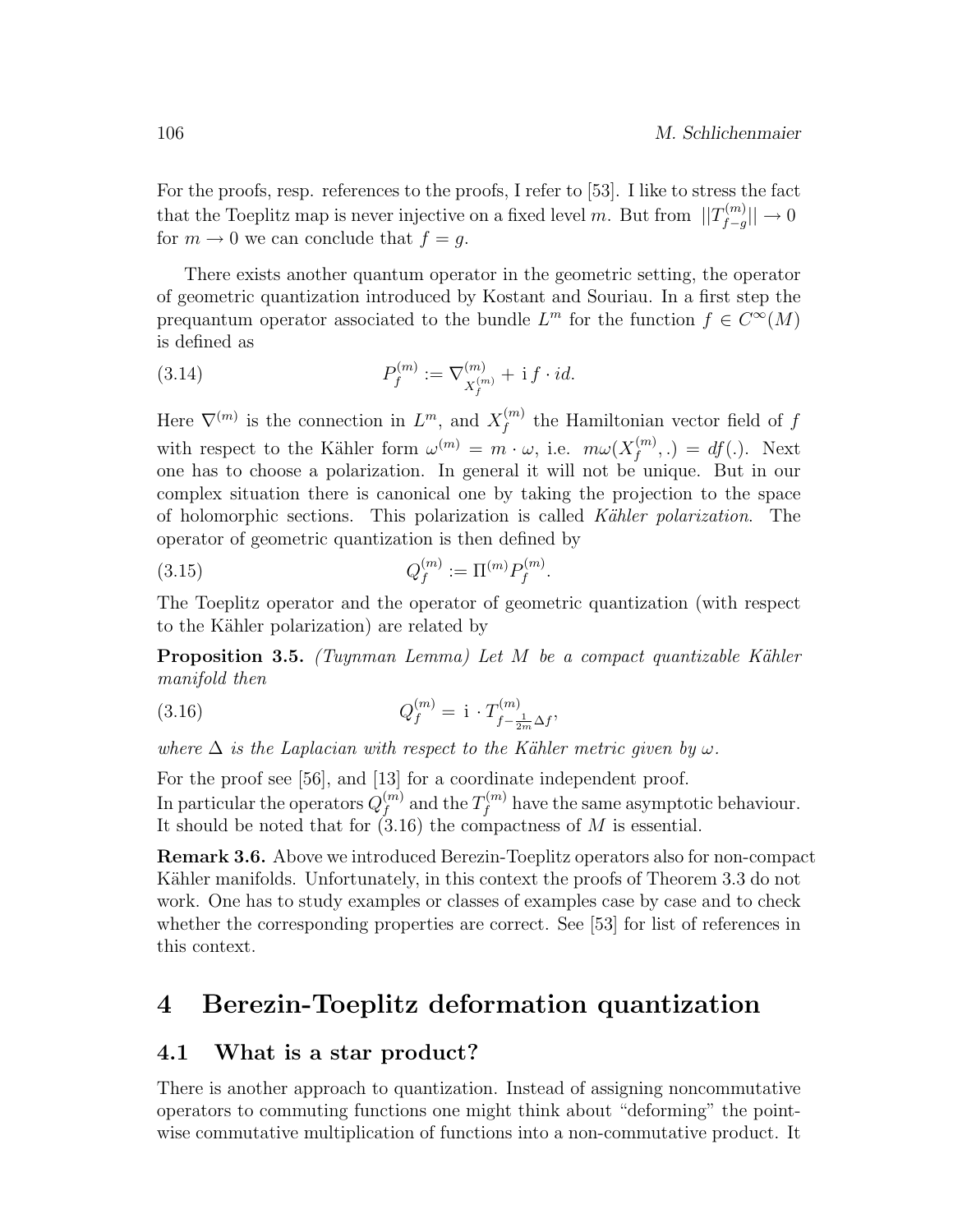is required to remain associative, the commutator of two elements should relate to the Poisson bracket of the elements, and it should reduce in the "classical limit" to the commutative situation.

It turns out that such a deformation which is valid for all differentiable functions cannot exist. A way out is to enlarge the algebra of functions by considering formal power series over them and to deform the product inside this bigger algebra. A first systematic treatment and applications in physics of this idea were given 1978 by Bayen, Flato, Fronsdal, Lichnerowicz, and Sternheimer [9]. There the notion of deformation quantization and star products were introduced. Earlier versions of these concepts were around due to Berezin [10], Moyal [39], and Weyl [58]. For a presentation of the history see [54]. We will show that for compact Kähler manifolds  $M$ , there is a natural star product.

We start even more general, with a Poisson manifold  $(M, \{.,.\}),$  i.e. a differentiable manifold with a Poisson bracket for the function such that  $(C^{\infty}(M), \cdot, \{\cdot, \cdot\})$ is a Poisson algebra. Let  $\mathcal{A} = C^{\infty}(M)[\nu]]$  be the algebra of formal power series in the variable  $\nu$  over the algebra  $C^{\infty}(M)$ .

**Definition 4.1.** A product  $\star$  on A is called a (formal) star product for M (or for  $C^{\infty}(M)$ ) if it is an associative  $\mathbb{C}[[\nu]]$ -linear product which is *v*-adically continuous such that

1. 
$$
\mathcal{A}/\nu\mathcal{A} \cong C^{\infty}(M)
$$
, i.e.  $f * g \mod \nu = f \cdot g$ ,  
\n2.  $\frac{1}{\nu}(f * g - g * f) \mod \nu = -i \{f, g\}$ ,

where  $f, g \in C^{\infty}(M)$ .

Alternatively we can write

(4.1) 
$$
f \star g = \sum_{j=0}^{\infty} C_j(f, g) \nu^j ,
$$

with  $C_j(f, g) \in C^{\infty}(M)$  such that the  $C_j$  are bilinear in the entries f and g. The conditions (1) and (2) can be reformulated as

(4.2) 
$$
C_0(f,g) = f \cdot g
$$
, and  $C_1(f,g) - C_1(g,f) = -i \{f,g\}$ .

By the *v*-adic continuity (4.1) fixes  $\star$  on A. A *(formal) deformation quantization* is given by a (formal) star product. I will use both terms interchangeable.

There are certain additional conditions for a star product which are sometimes useful.

1. We call it "null on constants", if  $1 \star f = f \star 1 = f$ , which is equivalent to the fact that the constant function 1 will remain the unit in  $A$ . In terms of the coefficients it can be formulated as  $C_k(f, 1) = C_k(1, f) = 0$  for  $k \ge 1$ . Here we always assume this to be the case for star products.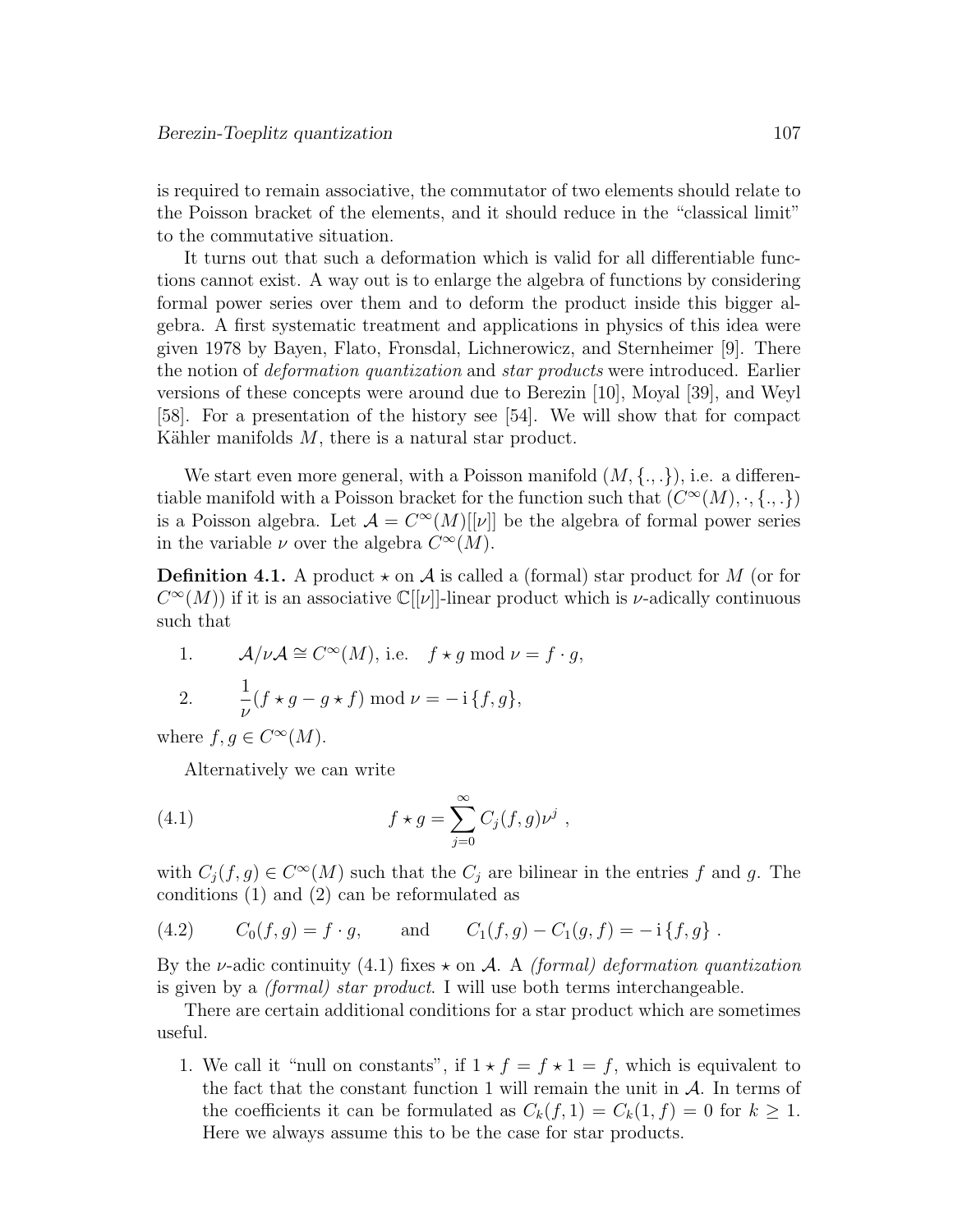- 2. We call it selfadjoint if  $\overline{f \star g} = \overline{g} \star \overline{f}$ , where we assume  $\overline{\nu} = \nu$ .
- 3. We call it local if

 $\text{supp } C_j(f, g) \subseteq \text{supp } f \cap \text{supp } g, \qquad \forall f, g \in C^{\infty}(M).$ 

From the locality property it follows that the  $C_j$  are bidifferential operators and that the global star product defines for every open subset  $U$  of  $M$  a star product for the Poisson algebra  $C^{\infty}(U)$ . Such local star products are also called differential star products.

In the usual setting of deformation theory there always exists a trivial deformation. This is not the case here, as the trivial deformation of  $C^{\infty}(M)$  to  $\mathcal{A}$ , which is nothing else as extending the point-wise product to the power series, is not allowed as it does not fulfill Condition (2) in Definition 4.1 (at least not if the Poisson bracket is non-trivial). In fact the existence problem is highly non-trivial. In the symplectic case different existence proofs, from different perspectives, were given by DeWilde-Lecomte [22], Omori-Maeda-Yoshioka [41], and Fedosov [29]. The general Poisson case was settled by Kontsevich [35].

The next question is the classification of star products.

**Definition 4.2.** Given a Poisson manifold  $(M, \{.,.\})$ . Two star products  $\star$  and  $\star'$ associated to the Poisson structure  $\{.,.\}$  are called equivalent if and only if there exists a formal series of linear operators

(4.3) 
$$
B = \sum_{i=0}^{\infty} B_i \nu^i, \qquad B_i : C^{\infty}(M) \to C^{\infty}(M),
$$

with  $B_0 = id$  such that

(4.4) 
$$
B(f) \star' B(g) = B(f \star g).
$$

For local star products in the general Poisson setting there are complete classification results. Here I will only consider the symplectic case. To each local star product  $\star$  its Fedosov-Deligne class

(4.5) 
$$
cl(\star) \in \frac{1}{i\nu}[\omega] + H_{dR}^2(M)[[\nu]]
$$

can be assigned. Here  $H_{dR}^2(M)$  denotes the 2nd deRham cohomology class of closed 2-forms modulo exact forms and  $H_{dR}^2(M)[[\nu]]$  the formal power series with such classes as coefficients. Such formal power series are called formal deRham classes. In general we will use  $\alpha$  for the cohomology class of a form  $\alpha$ . This assignment gives a 1:1 correspondence between the formal deRham classes and the equivalence classes of star products.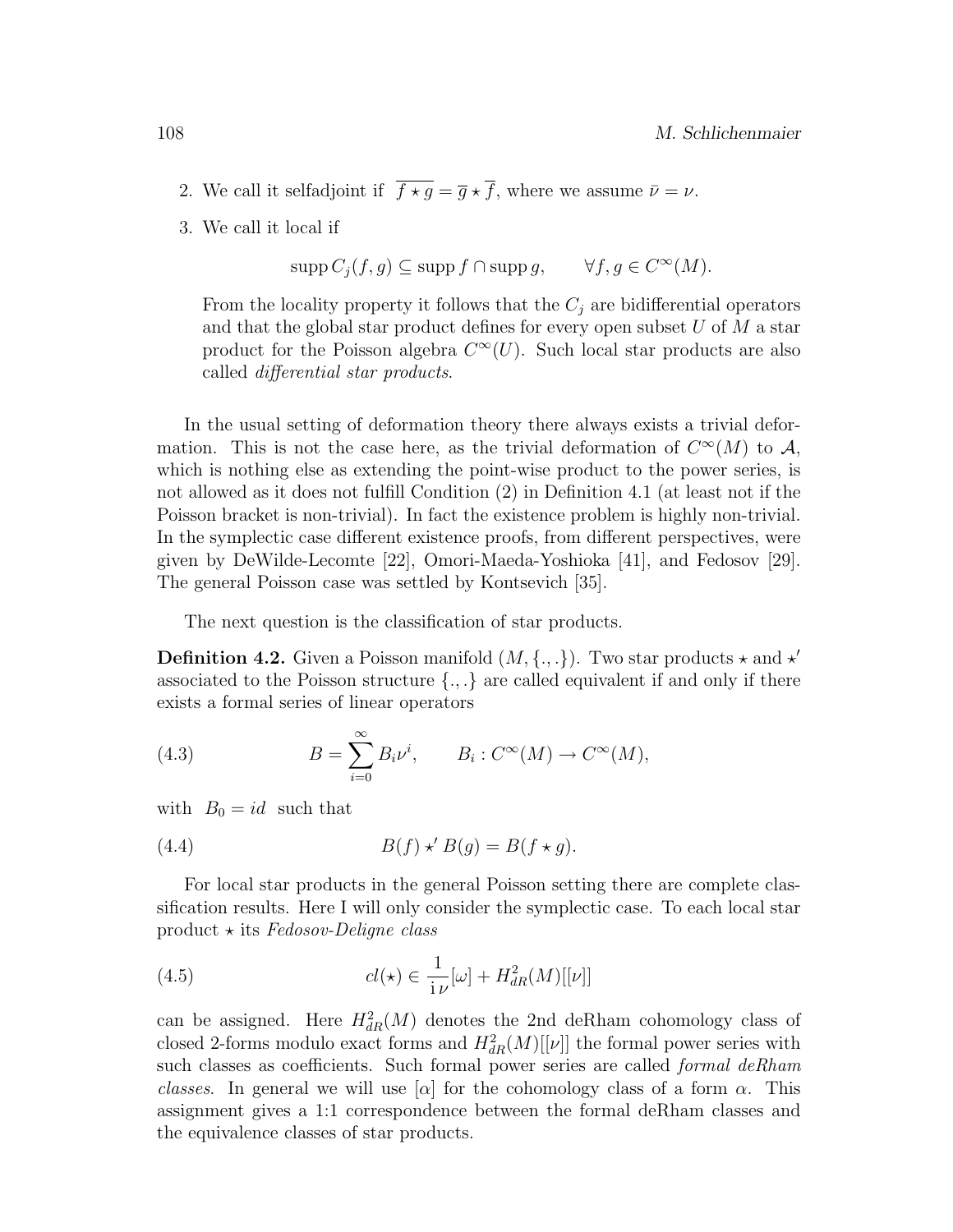For contractible manifolds we have  $H_{dR}^2(M) = 0$  and hence there is up to equivalence exactly one local star product. This yields that locally all local star products of a manifold are equivalent to a certain fixed one, which is called the Moyal product. For these and related classification results see [23], [31], [12], [40].

For our compact Kähler manifolds we will have many different and even nonequivalent star products. The question is: is there a star product which is given in a natural way? The answer will be yes: the Berezin-Toeplitz star product to be introduced below. First we consider star products respecting the complex structure in a certain sense.

**Definition 4.3.** (Karabegov [32]) A star product is called *star product with sep*aration of variables if and only if

(4.6) 
$$
f \star h = f \cdot h, \text{ and } h \star g = h \cdot g,
$$

for every locally defined holomorphic function  $g$ , antiholomorphic function  $f$ , and arbitrary function h.

Recall that a local star product  $\star$  for M defines a star product for every open subset U of M. We have just to take the bidifferential operators defining  $\star$ . Hence it makes sense to talk about  $\star$ -multiplying with local functions.

**Proposition 4.4.** A local  $\star$  product has the separation of variables property if and only if in the bidifferential operators  $C_k(.,.)$  for  $k \geq 1$  in the first argument only derivatives in holomorphic and in the second argument only derivatives in antiholomorphic directions appear.

In Karabegov's original notation the rôles of the holomorphic and antiholomorphic functions is switched. Bordemann and Waldmann [15] called such star products star products of Wick type. Both Karabegov and Bordemann-Waldmann proved that there exists for every Kähler manifold star products of separation of variables type. See also Reshetikhin and Takhtajan [43] for yet another construction. But I like to point out that in all these constructions the result is only a formal star product without any relation to an operator calculus, which will be given by the Berezin-Toeplitz star product introduced in the next section.

Another warning is in order. The property of being a star product of separation of variables type will not be kept by equivalence transformations.

## 4.2 Berezin-Toeplitz star product

Again we restrict the situation to the compact quantizable Kähler case.

**Theorem 4.5.** There exists a unique (formal) star product  $\star_{BT}$  for M

(4.7) 
$$
f \star_{BT} g := \sum_{j=0}^{\infty} \nu^j C_j(f,g), \quad C_j(f,g) \in C^{\infty}(M),
$$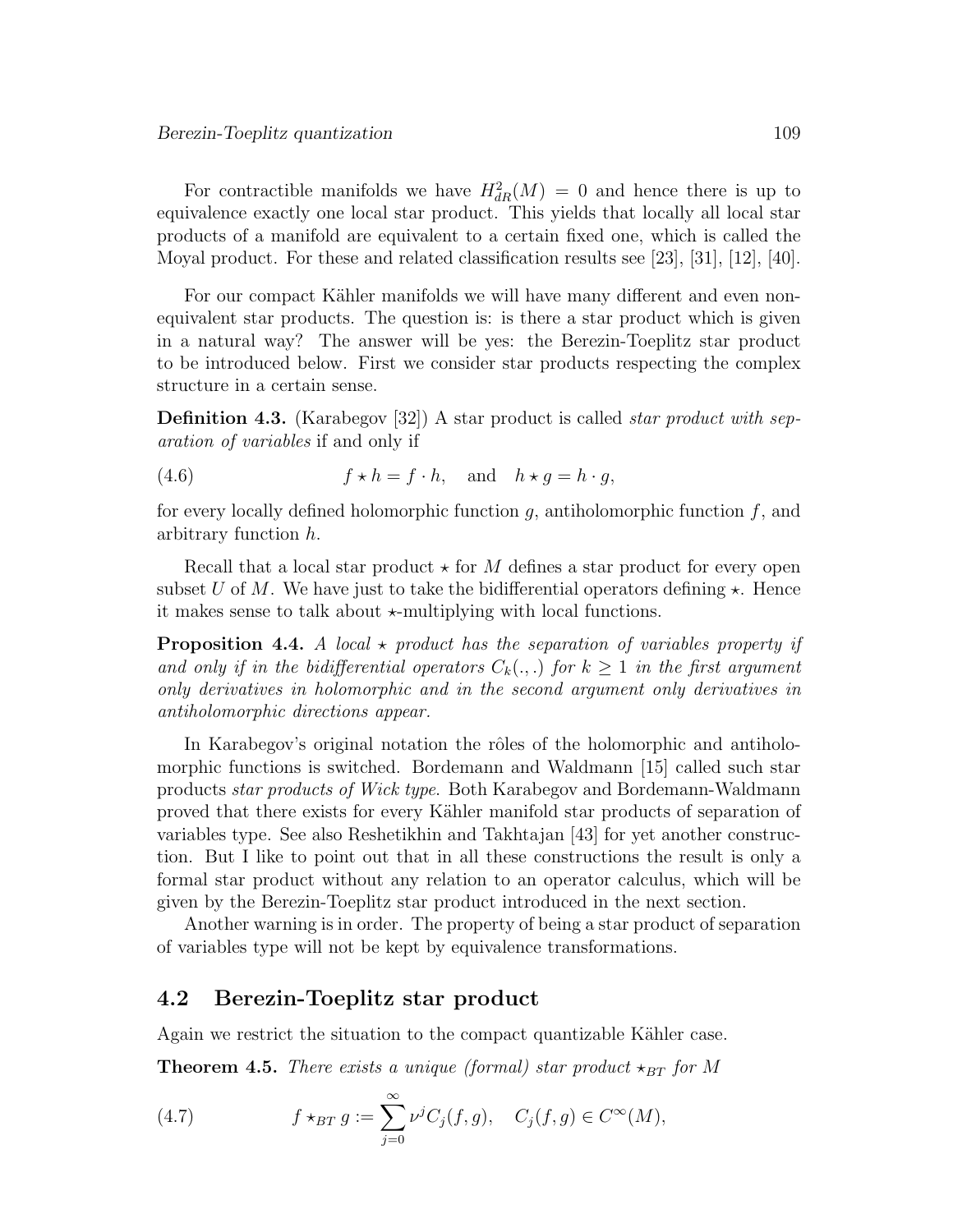in such a way that for  $f, g \in C^{\infty}(M)$  and for every  $N \in \mathbb{N}$  we have with suitable constants  $K_N(f,g)$  for all m

(4.8) 
$$
||T_f^{(m)}T_g^{(m)} - \sum_{0 \le j < N} \left(\frac{1}{m}\right)^j T_{C_j(f,g)}^{(m)}|| \le K_N(f,g) \left(\frac{1}{m}\right)^N.
$$

The star product is null on constants and selfadjoint.

This theorem has been proven immediately after [14] was finished. It has been announced in [46],[47] and the proof was written up in German in [45]. A complete proof published in English can be found in [49].

For simplicity we write

(4.9) 
$$
T_f^{(m)} \cdot T_g^{(m)} \sim \sum_{j=0}^{\infty} \left(\frac{1}{m}\right)^j T_{C_j(f,g)}^{(m)} \qquad (m \to \infty),
$$

but we will always assume the strong and precise statement of (4.8).

Next we want to identify this star product. Let  $K_M$  be the canonical line bundle of  $M$ , i.e. the  $n<sup>th</sup>$  exterior power of the holomorphic 1-differentials. The canonical class  $\delta$  is the first Chern class of this line bundle, i.e.  $\delta := c_1(K_M)$ . If we take in  $K_M$  the fiber metric coming from the Liouville form  $\Omega$  then this defines a unique connection and further a unique curvature  $(1, 1)$ -form  $\omega_{can}$ . In our sign conventions we have  $\delta = [\omega_{can}].$ 

Together with Karabegov the author showed

**Theorem 4.6.** [34] (a) The Berezin-Toeplitz star product is a local star product which is of separation of variable type. (b) Its classifying Deligne-Fedosov class is

(4.10) 
$$
cl(\star_{BT}) = \frac{1}{i} \left( \frac{1}{\nu} [\omega] - \frac{\delta}{2} \right)
$$

for the characteristic class of the star product  $\star_{BT}$ . (c) The classifying Karabegov form associated to the Berezin-Toeplitz star product is

$$
(4.11) \t\t -\frac{1}{\nu}\omega + \omega_{can}.
$$

Remark 4.7. The Karabegov form

(4.12) 
$$
\widehat{\omega} = (1/\nu)\omega_{-1} + \omega_0 + \nu\omega_1 + \dots
$$

is a formal series, where  $\omega_{-1}$  is the Kähler form  $\omega$  of the manifold and the forms  $\omega_r$ ,  $r \geq 0$ , are closed but not necessarily nondegenerate (1,1)-forms on M. It was shown in [32] that all deformation quantizations with separation of variables on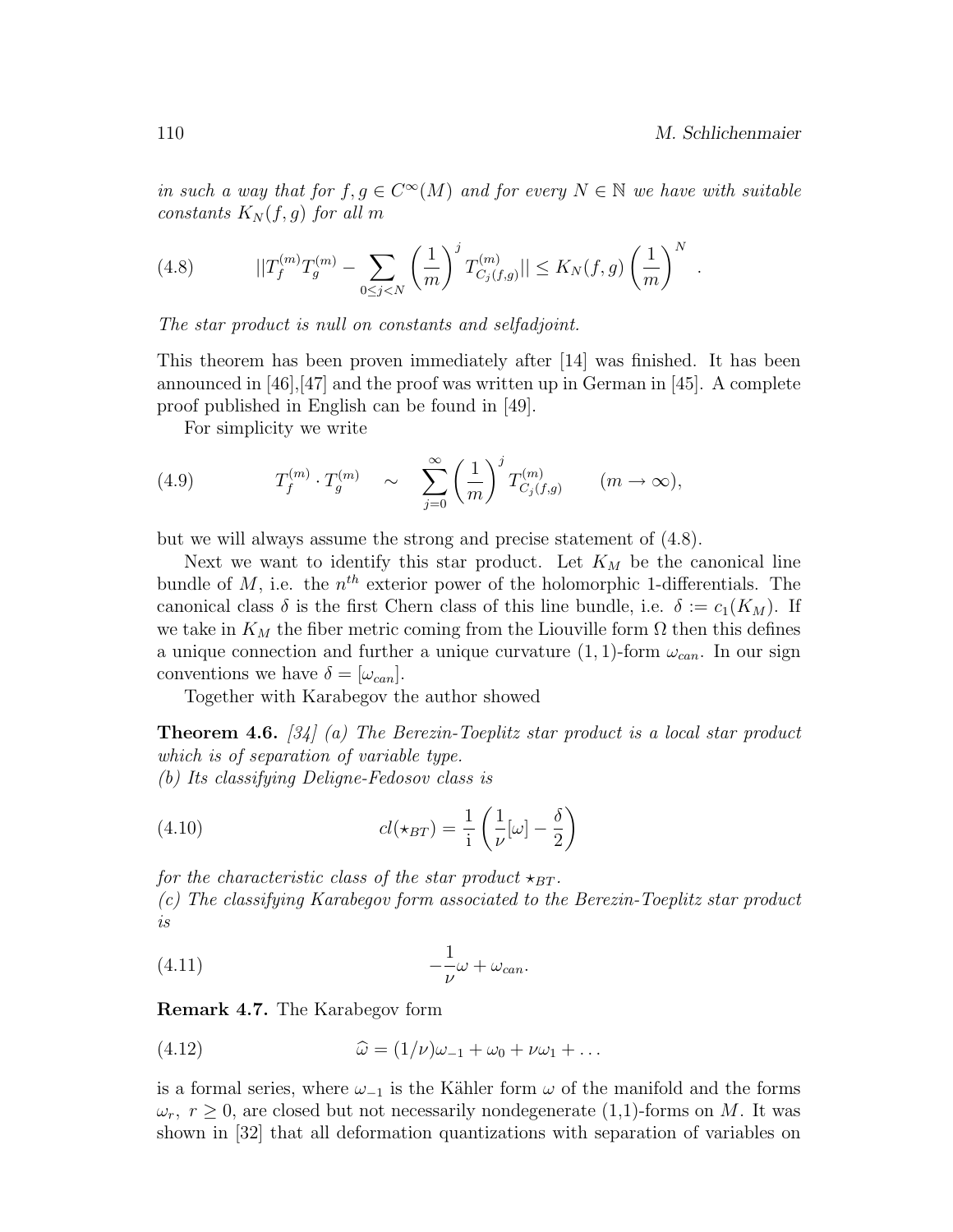the pseudo-Kähler manifold  $(M, \omega_{-1})$  are bijectively parameterized by such formal forms (4.12). They might be considered as formal deformations of  $(1/\nu)\omega_{-1}$ . The reason that we have  $-\frac{1}{u}$  $\frac{1}{\nu}\omega$  in (4.11) is that in Karabegov's terminology the role of the holomorphic and anti-holomorphic variables are switched. For a description of Karabegov's construction, see [53]. There details about the identification of the Berezin-Toeplitz star product in his classification can be found, see also [34].

Remark 4.8. By Tuynman's lemma (3.16) the operators of geometric quantization with Kähler polarization have the same asymptotic behaviour as the BT operators. As the latter defines a star product  $\star_{BT}$  it can be used to give also a star product  $\star_{GQ}$  associated to geometric quantization. Details can be found in [49]. This star product will be equivalent to the BT star product, but it is not of separation of variables type. The equivalence is given by the  $\mathbb{C}[[\nu]]$ -linear map induced by

(4.13) 
$$
B(f) := f - \nu \frac{\Delta}{2} f = (id - \nu \frac{\Delta}{2}) f.
$$

We obtain  $B(f) \star_{BT} B(g) = B(f \star_{GO} g)$ .

Remark 4.9. From (3.13) the following complete asymptotic expansion for  $m \to \infty$  can be deduced [49], [16]):

(4.14) 
$$
\text{Tr}^{(m)}(T_f^{(m)}) \sim m^n \left( \sum_{j=0}^{\infty} \left( \frac{1}{m} \right)^j \tau_j(f) \right), \text{ with } \tau_j(f) \in \mathbb{C}.
$$

We define the  $\mathbb{C}(|\nu|)$ -linear map

(4.15) 
$$
\text{Tr}: C^{\infty}(M)[[\nu]] \to \nu^{-n} \mathbb{C}[[\nu]], \quad \text{Tr} f := \nu^{-n} \sum_{j=0}^{\infty} \nu^{j} \tau_{j}(f),
$$

where the  $\tau_j(f)$  are given by the asymptotic expansion (4.14) for  $f \in C^{\infty}(M)$  and for arbitrary elements by  $\mathbb{C}[[\nu]]$ -linear extension.

**Proposition 4.10.** [49] The map Tr is a trace, i.e., we have

(4.16) 
$$
\text{Tr}(f \star g) = \text{Tr}(g \star f) .
$$

# 5 Berezin's coherent states, symbols, and transform

#### 5.1 The disc bundle

We will assume that  $M$  is a compact quantizable Kähler manifold with very ample quantum line bundle  $L$ , i.e.  $L$  has enough global holomorphic sections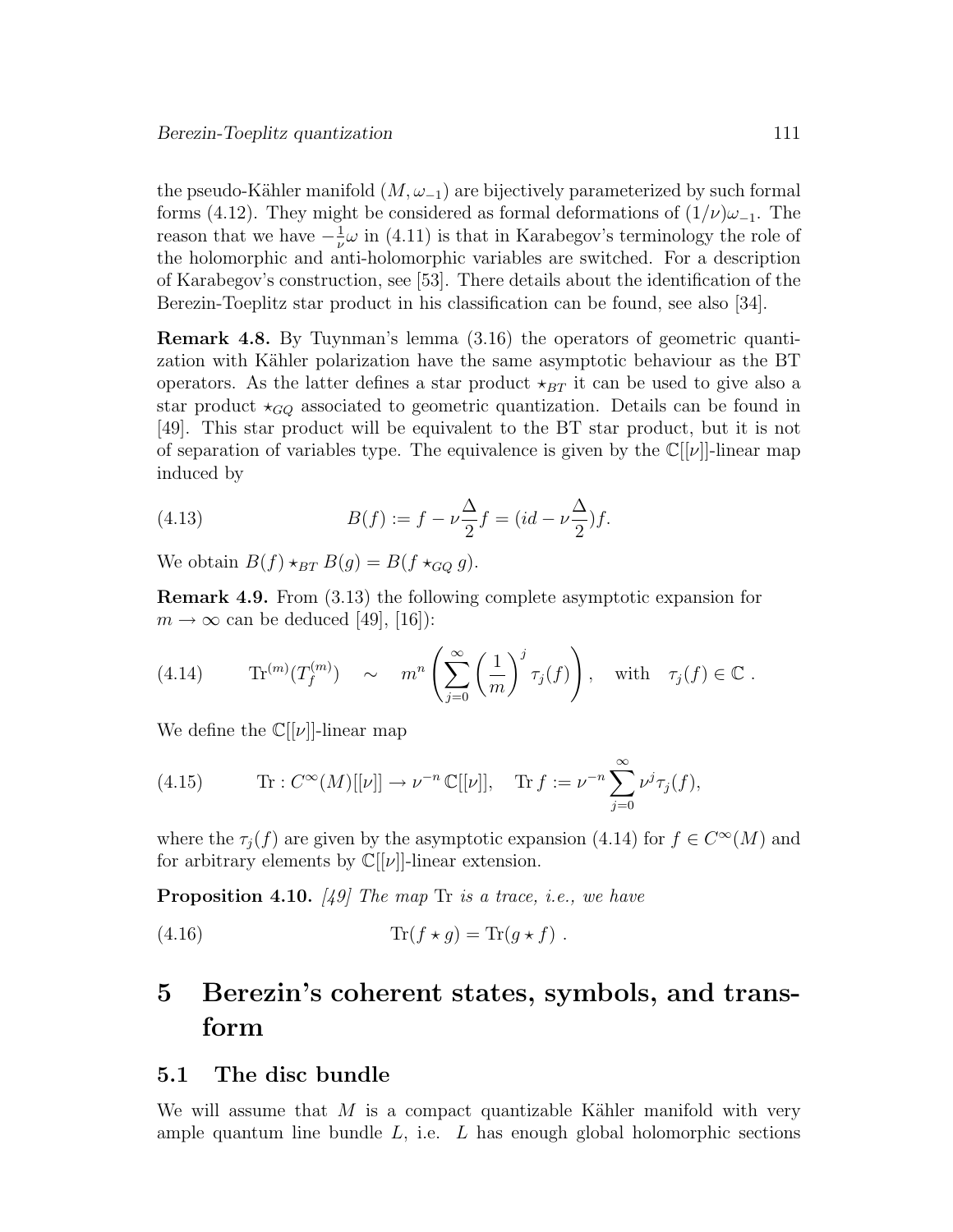to embed M into projective space. From the bundle<sup>1</sup>  $(L, h)$  we pass to its dual  $(U, k) := (L^*, h^{-1})$  with dual metric k. Inside of the total space U we consider the circle bundle

(5.1) 
$$
Q := \{ \lambda \in U \mid k(\lambda, \lambda) = 1 \},
$$

the (open) disc bundle, and (closed) disc bundle respectively

(5.2) 
$$
D := \{ \lambda \in U \mid k(\lambda, \lambda) < 1 \}, \qquad \overline{D} := \{ \lambda \in U \mid k(\lambda, \lambda) \leq 1 \}.
$$

Let  $\tau: U \to M$  the projection (maybe restricted to the subbundles).

For the projective space  $\mathbb{P}^N(\mathbb{C})$  with the hyperplane section bundle H as quantum line bundle the bundle  $U$  is just the tautological bundle. Its fiber over the point  $z \in \mathbb{P}^N(\mathbb{C})$  consists of the line in  $\mathbb{C}^{N+1}$  which is represented by z. In particular, for the projective space the total space of  $U$  with the zero section removed can be identified with  $\mathbb{C}^{N+1} \setminus \{0\}$ . The same picture remains true for the, via the very ample quantum line bundle in projective space embedded, manifold M. The quantum line bundle will be the pull-back of  $H$  (i.e. its restriction to the embedded manifold) and its dual is the pull-back of the tautological bundle.

In the following we use  $E \setminus 0$  to denote the total space of a vector bundle E with the image of the zero section removed. Starting from the real valued function  $\hat{k}(\lambda) := k(\lambda, \lambda)$  on U we define  $\tilde{a} := \frac{1}{2i} (\partial - \overline{\partial}) \log \tilde{k}$  on  $U \setminus 0$  (the derivation are taken with respect to the complex structure on U) and denote by  $\alpha$  its restriction to Q. With the help of the quantization condition (2.3) we obtain  $d\alpha = \tau^* \omega$  (with the deRham differential  $d = d_Q$  and that in fact  $\mu = \frac{1}{2d}$  $\frac{1}{2\pi}\tau^*\Omega \wedge \alpha$  is a volume form on  $Q$ . Indeed  $\alpha$  is a contact form for the contact manifold  $Q$ . As far as the integration is concerned we get

(5.3) 
$$
\int_{Q} (\tau^* f) \mu = \int_{M} f \Omega, \qquad \forall f \in C^{\infty}(M).
$$

Recall that  $\Omega$  is the Liouville volume form on M.

With respect to  $\mu$  we take the L<sup>2</sup>-completion  $L^2(Q, \mu)$  of the space of functions on  $Q$ . By the natural circle action the bundle  $Q$  is an  $S^1$ -bundle and the tensor powers of U can be viewed as associated line bundles. Sections of  $L^m = U^{-m}$ can be identified with functions  $\psi$  on  $Q$  which satisfy the equivariance condition  $\psi(c\lambda) = c^m \psi(\lambda)$ , i.e. which are homogeneous of degree m. This identification is given via the map

(5.4) 
$$
\gamma_m : L^2(M, L^m) \to L^2(Q, \mu), \quad s \mapsto \psi_s \text{ where } \psi_s(\alpha) = \alpha^{\otimes m}(s(\tau(\alpha))),
$$

which turns out to be an isometry onto its image, where on  $L^2(M, L^m)$  we take the scalar product (3.2).

<sup>&</sup>lt;sup>1</sup>As the connection  $\nabla$  will not be needed anymore. I will drop it in the notation.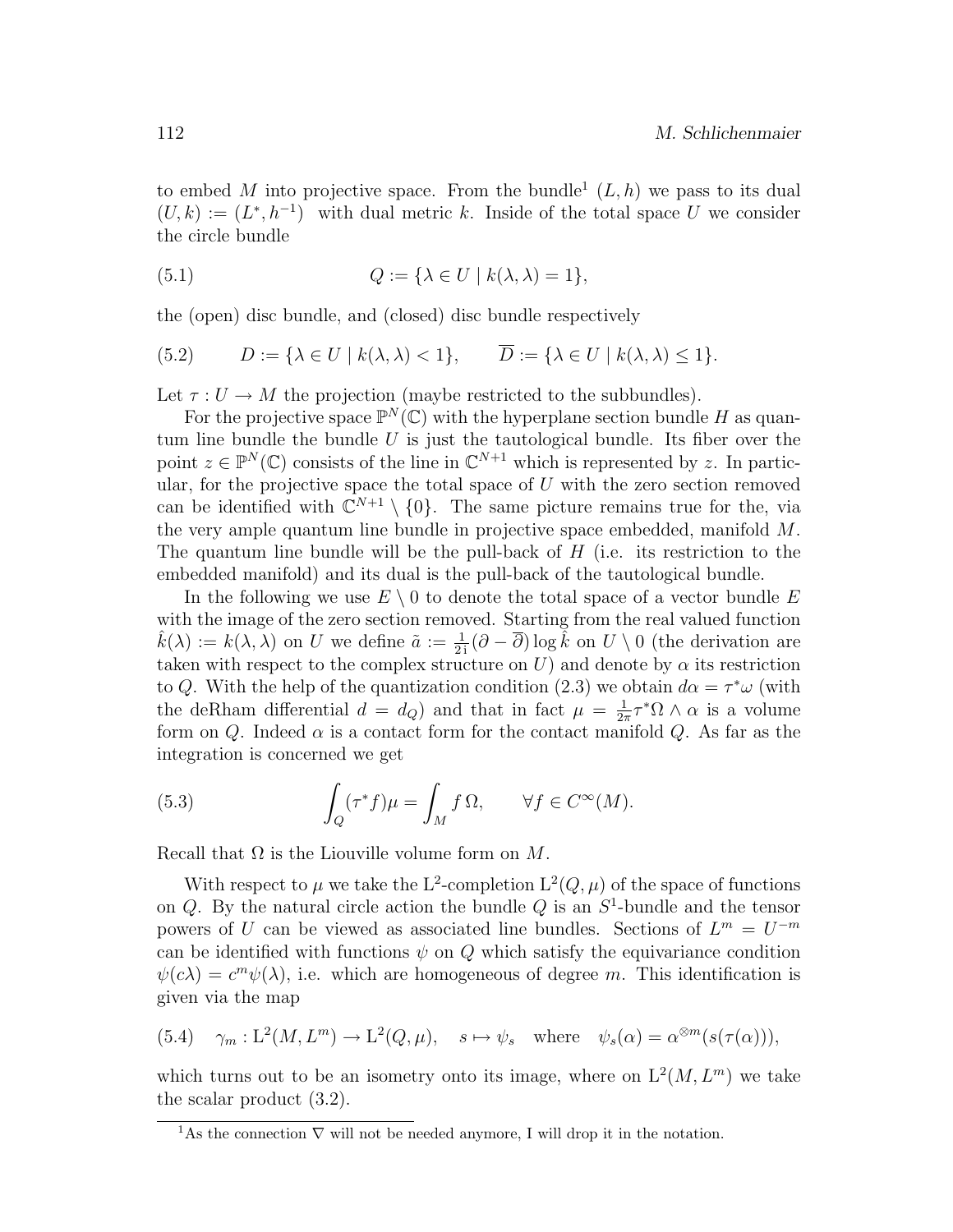The generalized *Hardy space*  $\mathcal{H}$  is the closure of the space of those functions in  $L^2(Q,\mu)$  which can be extended to holomorphic functions on the whole disc bundle  $\overline{D}$ . The generalized *Szegö projector* is the projection

(5.5) 
$$
\Pi: L^2(Q,\mu) \to \mathcal{H}.
$$

The space  $\mathcal H$  is preserved by the  $S^1$ -action. It can be decomposed into eigenspaces  $\mathcal{H} = \prod_{m=0}^{\infty} \mathcal{H}^{(m)}$  where  $c \in S^1$  acts on  $\mathcal{H}^{(m)}$  as multiplication by  $c^m$ . The Szegö projector is  $S<sup>1</sup>$  invariant and can be decomposed into its components, the Bergman projectors

(5.6) 
$$
\hat{\Pi}^{(m)} : \mathcal{L}^2(Q, \mu) \to \mathcal{H}^{(m)}.
$$

If we restrict (5.4) on the holomorphic sections we obtain the isometry

(5.7) 
$$
\gamma_m : \Gamma_{hol}(M, L^m) \cong \mathcal{H}^{(m)}.
$$

In the case of  $\mathbb{P}^N(\mathbb{C})$  this correspondence is nothing else as the identification of the global sections of the  $m<sup>th</sup>$  tensor powers of the hyper plane section bundle with the homogenous polynomial functions of degree  $m$  on  $\mathbb{C}^{N+1}$ .

**Remark 5.1.** In this set-up the notion of Toeplitz structure  $(\Pi, \Sigma)$ , as developed by Boutet de Monvel and Guillemin in [17, 30] can be applied. After some work this leads to a proof of most of the statements in Theorem 3.3. A sketch of these techniques and of the proof can be found in [53]

## 5.2 Coherent States

We recall the correspondence  $(5.4)$   $\psi_s(\alpha) = \alpha^{\otimes m}(s(\tau(\alpha)))$  of m-homogeneous functions  $\psi_s$  on U with sections of  $L^m$ . To obtain this correspondence we fixed the section s and varied a.

Now we do the opposite. We fix  $\alpha \in U \setminus 0$  and vary the sections s. Obviously this yields a linear form on  $\Gamma_{hol}(M, L^m)$  and hence with the help of the scalar product (3.2) we make the following

**Definition 5.2.** (a) The *coherent vector (of level m)* associated to the point  $\alpha \in U \setminus 0$  is the unique element  $e_{\alpha}^{(m)}$  of  $\Gamma_{hol}(M, L^m)$  such that

(5.8) 
$$
\langle e_{\alpha}^{(m)}, s \rangle = \psi_s(\alpha) = \alpha^{\otimes m}(s(\tau(\alpha)))
$$

for all  $s \in \Gamma_{hol}(M, L^m)$ .

(b) The *coherent state (of level m)* associated to  $x \in M$  is the projective class

(5.9) 
$$
e_x^{(m)} := [e_\alpha^{(m)}] \in \mathbb{P}(\Gamma_{hol}(M, L^m)), \qquad \alpha \in \tau^{-1}(x), \alpha \neq 0.
$$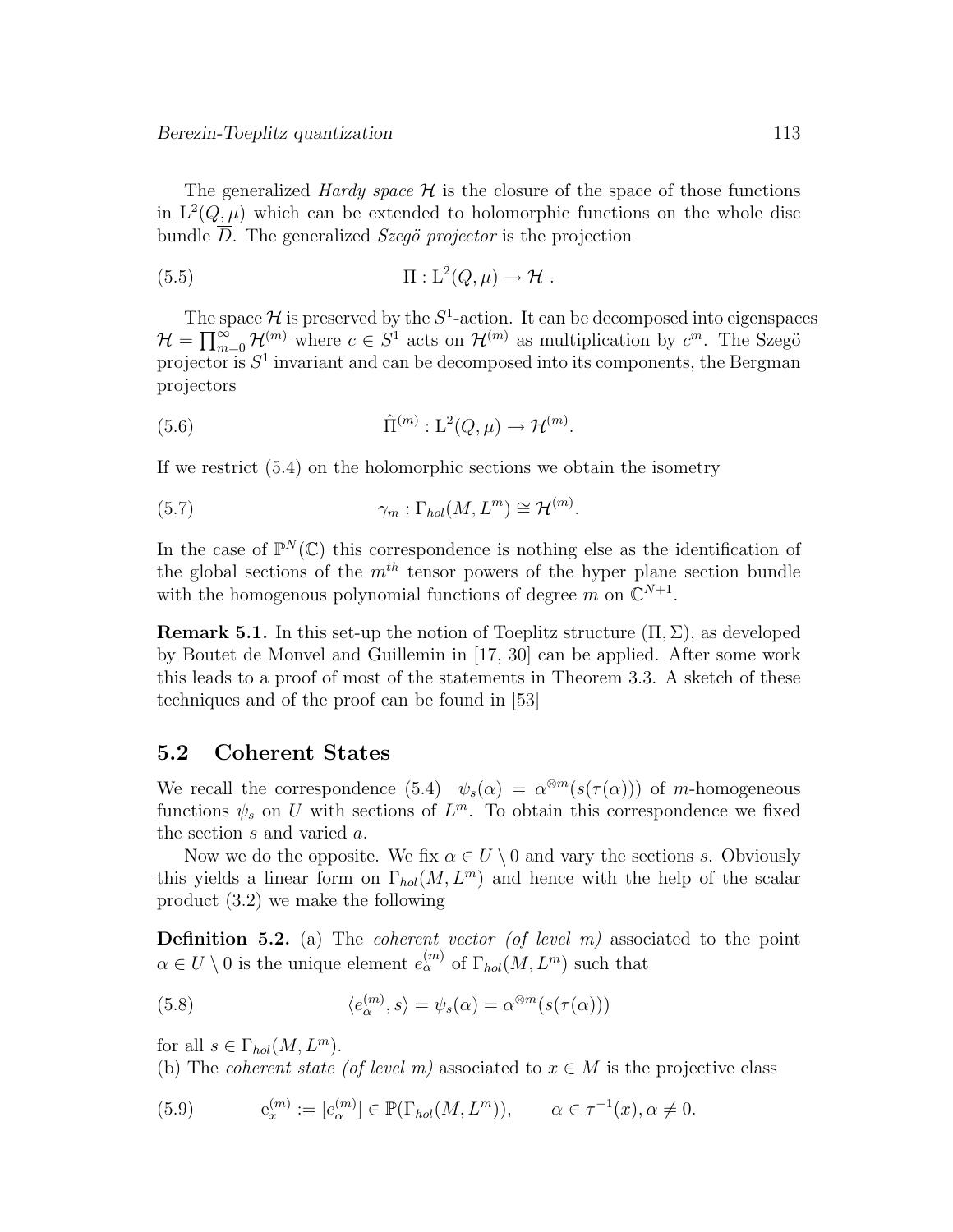Of course, we have to show that the object in (b) is well-defined. Recall that  $\langle ., . \rangle$  denotes the scalar product on the space of global sections  $\Gamma_{\infty}(M, L^m)$ . In our convention it will be anti-linear in the first argument and linear in the second argument. The coherent vectors are antiholomorphic in  $\alpha$  and fulfill

(5.10) 
$$
e_{c\alpha}^{(m)} = \bar{c}^m \cdot e_{\alpha}^{(m)}, \qquad c \in \mathbb{C}^* := \mathbb{C} \setminus \{0\}.
$$

Note that  $e_{\alpha}^{(m)} \equiv 0$  would imply that all sections will vanish at the point  $x = \tau(\alpha)$ . Hence, the sections of  $L$  cannot be used to embed  $M$  into projective space, which is a contradiction to the very-ampleness of L. Hence,  $e_{\alpha}^{(m)} \neq 0$  and due to (5.10) the class

 $[e^{(m)}_\alpha] := \{ s \in \Gamma_{hol}(M,L^m) \mid \exists c \in \mathbb{C}^* : s = c \cdot e^{(m)}_\alpha \}$ 

is a well-defined element of the projective space  $\mathbb{P}(\Gamma_{hol}(M, L^m))$ , only depending on  $x = \tau(\alpha) \in M$ .

This kind of coherent states go back to Berezin. A coordinate independent version and extensions to line bundles were given by Rawnsley [42]. They also exist in the non-compact setting, as the linear form given by the evaluation of the sections is continuous, see again [42].

The coherent states play an important role in the work of Cahen, Gutt, and Rawnsley on the quantization of Kähler manifolds  $[18, 19, 20, 21]$ , via Berezin's covariant symbols. In these works the coherent vectors are parameterized by the elements of  $L \setminus 0$ . The definition here uses the points of the total space of the dual bundle U. It has the advantage that one can consider all tensor powers of  $L$ together on an equal footing.

Remark 5.3. The coherent state embedding is the antiholomorphic embedding

(5.11) 
$$
M \rightarrow \mathbb{P}(\Gamma_{hol}(M, L^m)) \cong \mathbb{P}^N(\mathbb{C}), \qquad x \mapsto [e^{(m)}_{\tau^{-1}(x)}].
$$

Here  $N = \dim \Gamma_{hol}(M, L^m) - 1$ . Here we will understand under  $\tau^{-1}(x)$  always a non-zero element of the fiber over  $x$ . The coherent state embedding is up to conjugation the embedding (2.15) with respect to an orthonormal basis of the sections.

## 5.3 Berezin symbols

In this subsection I will be rather short, but details and complete proofs can be found in [53]. We start with the

**Definition 5.4.** The *covariant Berezin symbol*  $\sigma^{(m)}(A)$  (of level m) of an operator  $A \in \text{End}(\Gamma_{hol}(M, L^m))$  is defined as

$$
(5.12) \quad \sigma^{(m)}(A) : M \to \mathbb{C}, \qquad x \mapsto \sigma^{(m)}(A)(x) := \frac{\langle e_{\alpha}^{(m)}, A e_{\alpha}^{(m)} \rangle}{\langle e_{\alpha}^{(m)}, e_{\alpha}^{(m)} \rangle}, \quad \alpha \in \tau^{-1}(x).
$$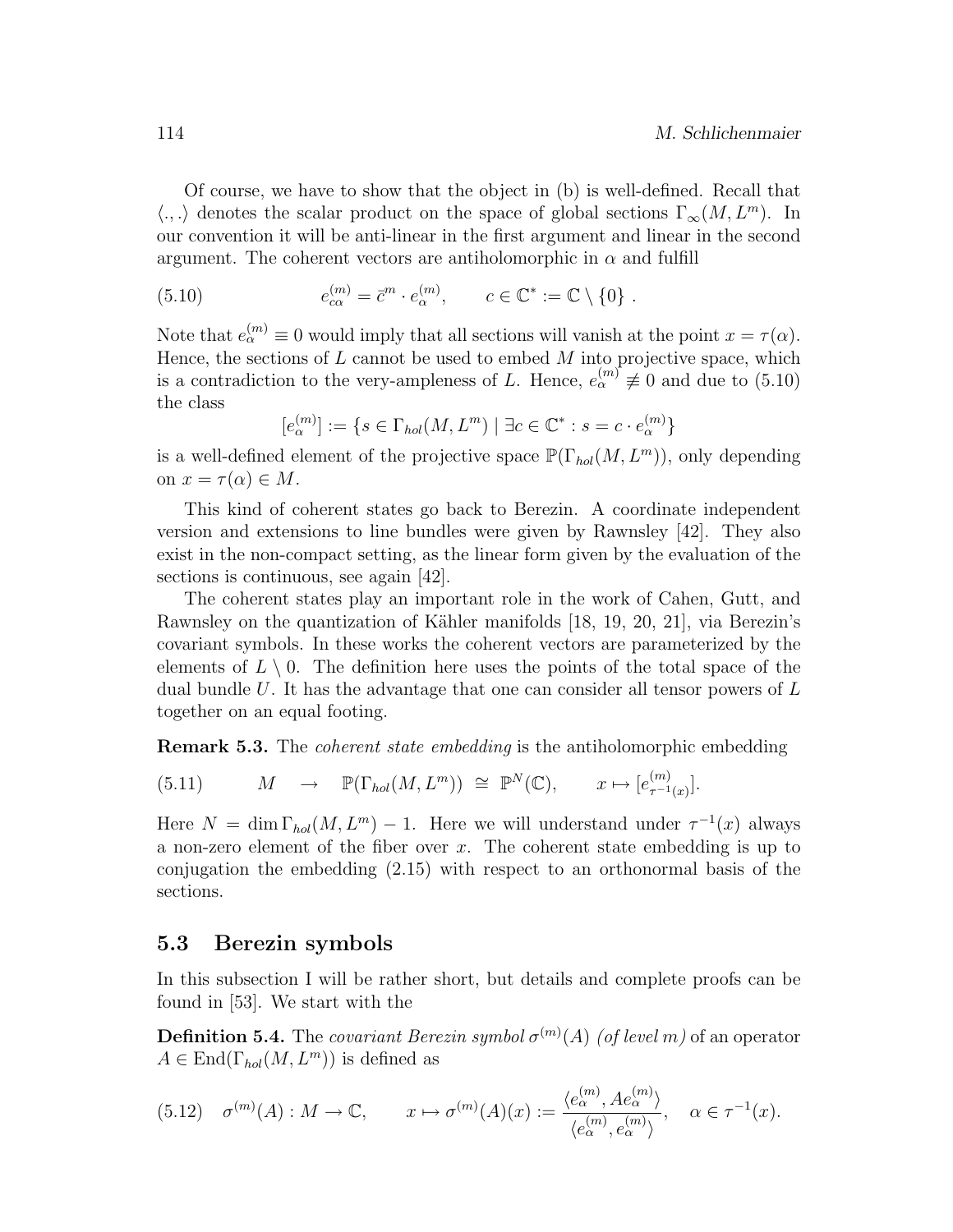As the factors appearing in (5.10) will cancel, it is a well-defined function on M. We introduce the the *coherent projectors* used by Rawnsley

(5.13) 
$$
P_x^{(m)} = \frac{|e_\alpha^{(m)}\rangle\langle e_\alpha^{(m)}|}{\langle e_\alpha^{(m)}, e_\alpha^{(m)}\rangle}, \qquad \alpha \in \tau^{-1}(x) .
$$

in the convenient bra-ket notation of physicists. With their help the covariant symbol can be expressed as

(5.14) 
$$
\sigma^{(m)}(A)(x) = \text{Tr}(AP_x^{(m)}).
$$

From the definition of the symbol it follows that  $\sigma^{(m)}(A)$  is real analytic and that  $\sigma^{(m)}(A^*) = \sigma^{(m)}(A).$ 

Rawnsley [42] introduced a very helpful function on the manifold M relating the local metric in the bundle with the scalar product on coherent states.

In our dual description we define it in the following way.

Definition 5.5. Rawnsley's epsilon function is the function

(5.15) 
$$
M \to C^{\infty}(M), \qquad x \mapsto \epsilon^{(m)}(x) := \frac{h^{(m)}(e_{\alpha}^{(m)}, e_{\alpha}^{(m)})}{\langle e_{\alpha}^{(m)}, e_{\alpha}^{(m)} \rangle} (x), \quad \alpha \in \tau^{-1}(x).
$$

Indeed it is an extremely interesting function encoding geometric information. In [53, Prop. 6.6] it is shown that for any orthonormal basis  $s_1, s_2, \ldots, s_k$  of  $\Gamma_{hol}(M,L^m)$  it calculates to

(5.16) 
$$
\epsilon^{(m)}(x) = \sum_{j=1}^{k} h^{(m)}(s_j, s_j)(x).
$$

The function  $\epsilon^{(m)}$  is strictly positive. Hence, we can define the modified measure

(5.17) 
$$
\Omega_{\epsilon}^{(m)}(x) := \epsilon^{(m)}(x)\Omega(x)
$$

for the space of functions on M and obtain a modified scalar product  $\langle ., . \rangle_{\epsilon}^{(m)}$  $\binom{m}{\epsilon}$  for  $C^{\infty}(M)$ .

In the case that the functions  $\epsilon^{(m)}$  will be constant as function of the points of the manifold it calculates as

(5.18) 
$$
\epsilon^{(m)} = \frac{\dim \Gamma_{hol}(M, L^m)}{\text{vol } M}.
$$

Here vol  $M$  denotes the volume of the manifold with respect to the Liouville measure. Now the question arises when  $\epsilon^{(m)}$  will be constant, resp. when the measure  $\Omega_{\epsilon}^{(m)}$  will be the standard measure (up to a scalar). If there is a transitive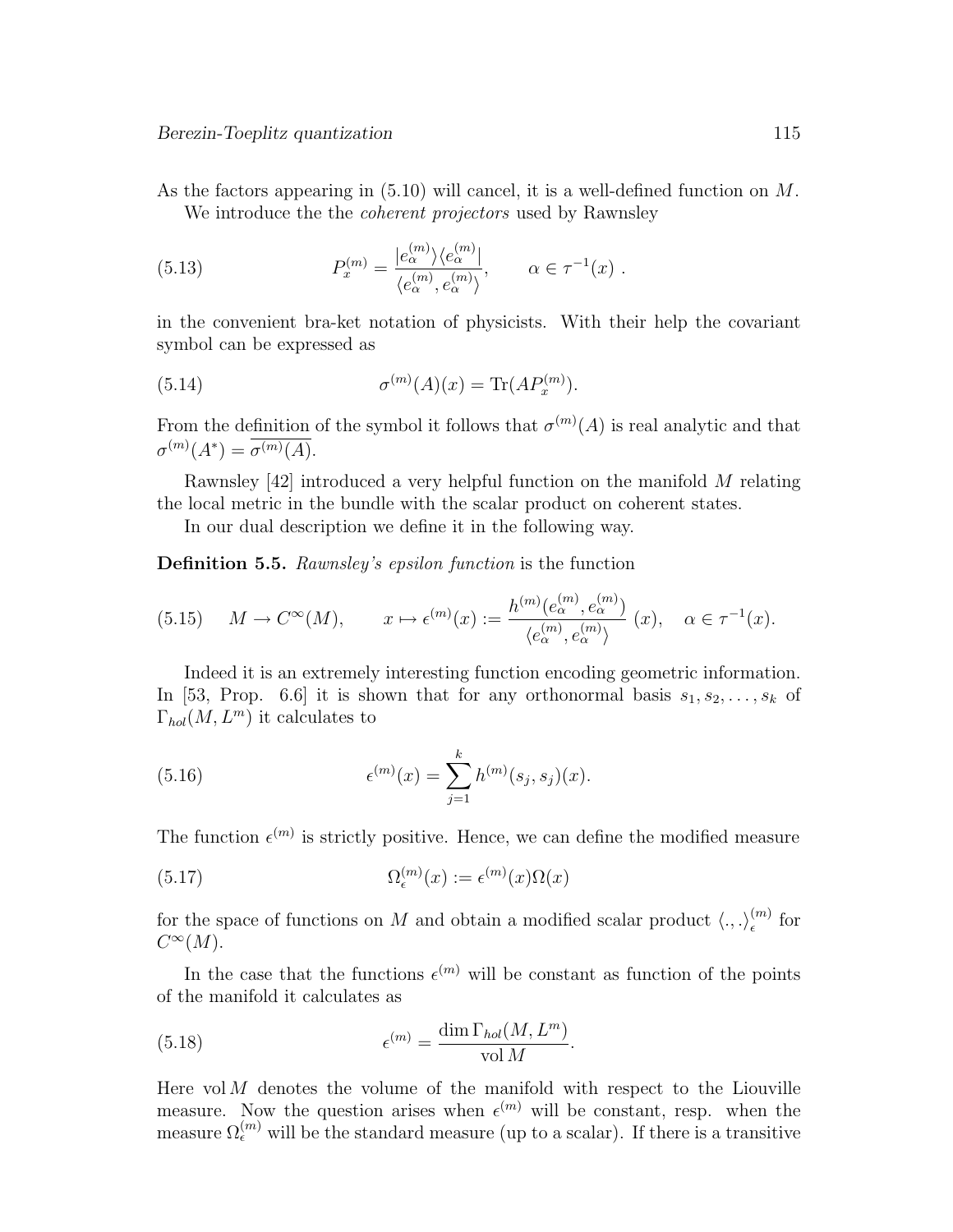group action on the manifold and everything, e.g. Kähler form, bundle, metric, is homogenous with respect to the action this will be the case. An example is given by  $M = \mathbb{P}^N(\mathbb{C})$ . By a result of Rawnsley [42], resp. Cahen, Gutt and Rawnsley [18],  $\epsilon^{(m)} \equiv const$  if and only if the quantization is projectively induced. This means that under the conjugate of the coherent state embedding (2.15), the Kähler form  $\omega$  of M coincides with the pull-back of the Fubini-Study form. Note that in general situations this is not the case.

**Definition 5.6.** Given an operator  $A \in \text{End}(\Gamma_{hol}(M, L^m))$  then a *contravariant* Berezin symbol  $\check{\sigma}^{(m)}(A) \in C^{\infty}(M)$  of A is defined by the representation of the operator A as integral

(5.19) 
$$
A = \int_M \check{\sigma}^{(m)}(A)(x) P_x^{(m)} \Omega_{\epsilon}^{(m)}(x),
$$

if such a representation exists.

Very important is that we put "a" and not "the" in the definition, as in general the contravariant symbol will not be unique. But

**Proposition 5.7.** The Toeplitz operator  $T_f^{(m)}$  $f_f^{(m)}$  admits a representation (5.19) with

(5.20) 
$$
\check{\sigma}^{(m)}(T_f^{(m)}) = f ,
$$

*i.e.* the function f is a contravariant symbol of the Toeplitz operator  $T_f^{(m)}$  $f^{(m)}$ . Moreover, every operator  $A \in \text{End}(\Gamma_{hol}(M, L^m))$  has a contravariant symbol.

As the Toeplitz map is surjective the last statement in the proposition is clear.

We introduce on  $\text{End}(\Gamma_{hol}(M, L^m))$  the Hilbert-Schmidt norm

(5.21) 
$$
\langle A, C \rangle_{HS} = Tr(A^* \cdot C) .
$$

**Theorem 5.8.** The Toeplitz map  $f \to T_f^{(m)}$  $f_f^{(m)}$  and the covariant symbol map  $A \to \sigma^{(m)}(A)$  are adjoint:

(5.22) 
$$
\langle A, T_f^{(m)} \rangle_{HS} = \langle \sigma^{(m)}(A), f \rangle_{\epsilon}^{(m)}.
$$

Let us collect some related results

#### Proposition 5.9.

(a)

(5.23) 
$$
\langle A, B \rangle_{HS} = \langle \sigma^{(m)}(A), \check{\sigma}^{(m)}(B) \rangle_{\epsilon}^{(m)}.
$$

(b) The covariant symbol map  $\sigma^{(m)}$  is injective.  $(c)$ 

(5.24) 
$$
\operatorname{Tr} A = \int_M \sigma^{(m)}(A) \,\Omega_{\epsilon}^{(m)} = \int_M \check{\sigma}^{(m)}(A) \,\Omega_{\epsilon}^{(m)}.
$$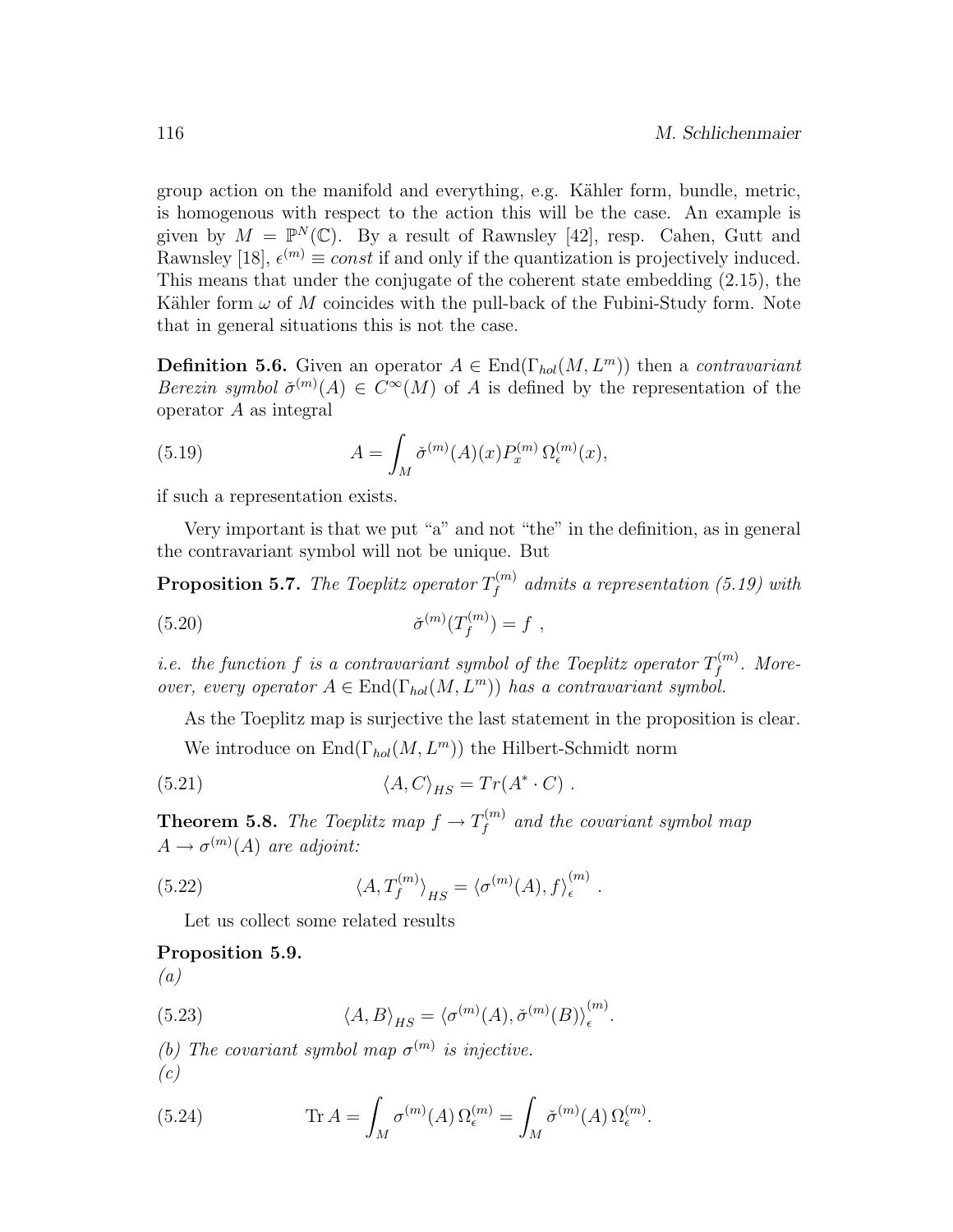Remark 5.10. Under certain very restrictive conditions Berezin covariant symbols can be used to construct a star product, called the Berezin star product. As said above the symbol map

(5.25) 
$$
\sigma^{(m)} : \text{End}(\Gamma_{hol}(M, L^m)) \to C^{\infty}(M)
$$

is injective. Its image is a subspace  $\mathcal{A}^{(m)}$  of  $C^{\infty}(M)$ , called the subspace of covariant symbols of level m. If  $\sigma^{(m)}(A)$  and  $\sigma^{(m)}(B)$  are elements of this subspace the operators A and B will be uniquely fixed. Hence also  $\sigma^{(m)}(A \cdot B)$ . Now one takes

(5.26) 
$$
\sigma^{(m)}(A) \star_{(m)} \sigma^{(m)}(B) := \sigma^{(m)}(A \cdot B)
$$

as definition for an associative and noncommutative product  $\star_{(m)}$  on  $\mathcal{A}^{(m)}$ . The crucial problem is how to relate different levels  $m$  to define for all possible symbols a unique product not depending on  $m$ . In certain special situations like those studied by Berezin himself [11] and Cahen, Gutt, and Rawnsley [18] the subspaces are nested into each other and the union  $\mathcal{A} = \bigcup_{m \in \mathbb{N}} \mathcal{A}^{(m)}$  is a dense subalgebra of  $C^{\infty}(M)$ . Indeed, in the cases considered, the manifold is a homogenous manifold and the epsilon function  $\epsilon^{(m)}$  is a constant. A detailed analysis shows that then a star product can be given.

For further examples, for which this method works (not necessarily compact) see other articles by Cahen, Gutt, and Rawnsley [19, 20, 21]. For related results see also work of Moreno and Ortega-Navarro [38], [37]. In particular, also the work of Engliš  $[27, 26, 25, 24]$ . Reshetikhin and Takhtajan  $[43]$  gave a construction of a (formal) star product using formal integrals in the spirit of the Berezin's covariant symbol construction.

# 6 Berezin transform

Starting from  $f \in C^{\infty}(M)$  we can assign to it its Toeplitz operator  $T_f^{(m)} \in$  $\text{End}(\Gamma_{hol}(M,L^m))$  and then assign to  $T_f^{(m)}$  $f_f^{(m)}$  the covariant symbol  $\sigma^{(m)}(T_f^{(m)})$  $f^{(m)}$ ). It is again an element of  $C^{\infty}(M)$ .

Definition 6.1. The map

(6.1) 
$$
C^{\infty}(M) \to C^{\infty}(M), \qquad f \mapsto I^{(m)}(f) := \sigma^{(m)}(T_f^{(m)})
$$

is called the Berezin transform (of level m).

From the point of view of Berezin's approach the operator  $T_f^{(m)}$  $f^{(m)}$  has as a contravariant symbol f. Hence  $I^{(m)}$  gives a correspondence between contravariant symbols and covariant symbols of operators. The Berezin transform was introduced and studied by Berezin [11] for certain classical symmetric domains in  $\mathbb{C}^n$ .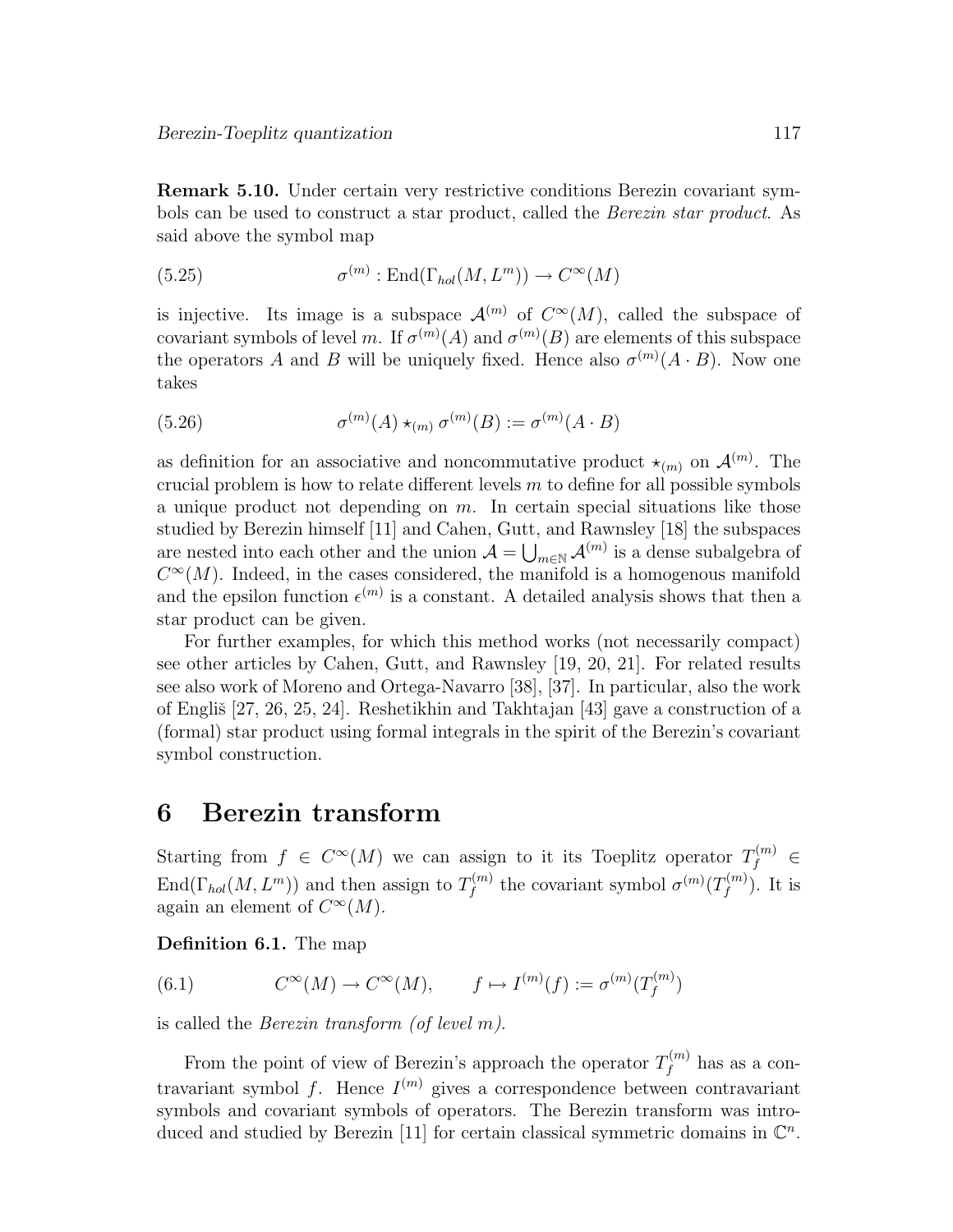These results where extended by Unterberger and Upmeier [57], see also Englis̃ [25, 26, 27] and Englis̆ and Peetre [28]. Obviously, the Berezin transform makes perfect sense in the compact Kähler case which we consider here.

**Theorem 6.2.** [34] Given  $x \in M$  then the Berezin transform  $I^{(m)}(f)$  evaluated at the point x has a complete asymptotic expansion in powers of  $1/m$  as  $m \to \infty$ 

(6.2) 
$$
I^{(m)}(f)(x) \sim \sum_{i=0}^{\infty} I_i(f)(x) \frac{1}{m^i},
$$

where  $I_i: C^{\infty}(M) \to C^{\infty}(M)$  are maps with

(6.3) 
$$
I_0(f) = f, \qquad I_1(f) = \Delta f.
$$

Here the  $\Delta$  is the usual Laplacian with respect to the metric given by the Kähler form  $\omega$ .

Complete asymptotic expansion means the following. Given  $f \in C^{\infty}(M)$ ,  $x \in M$  and an  $r \in \mathbb{N}$  then there exists a positive constant A such that

(6.4) 
$$
\left| I^{(m)}(f)(x) - \sum_{i=0}^{r-1} I_i(f)(x) \frac{1}{m^i} \right|_{\infty} \leq \frac{A}{m^r}.
$$

Remark 6.3. The asymptotic of the Berezin transform is rather useful. It contains a lot of geometric information about the manifold. Moreover, the asymptotic expansion of the Berezin transform supplies a different proof of Theorem 3.3, part (a), using the relation

(6.5) 
$$
|I^{(m)}(f)|_{\infty} = |\sigma^{(m)}(T_f^{(m)})|_{\infty} \leq ||T_f^{(m)}|| \leq |f|_{\infty}.
$$

(see [53].

Remark 6.4. The Berezin transform can be expressed by the Bergman kernels. Recall from Section 5 the Szegö projectors  $\Pi: L^2(Q, \mu) \to \mathcal{H}$  and its components  $\hat{\Pi}^{(m)} : L^2(Q, \mu) \to \mathcal{H}^{(m)}$ , the Bergman projectors. The Bergman projectors have smooth integral kernels, the Bergman kernels  $\mathcal{B}_m(\alpha, \beta)$  defined on  $Q \times Q$ , i.e.

(6.6) 
$$
\hat{\Pi}^{(m)}(\psi)(\alpha) = \int_{Q} \mathcal{B}_{m}(\alpha, \beta) \psi(\beta) \mu(\beta).
$$

The Bergman kernels can be expressed with the help of the coherent vectors.

(6.7) 
$$
\mathcal{B}_m(\alpha,\beta) = \langle e_\alpha^{(m)}, e_\beta^{(m)} \rangle, \quad \alpha,\beta \in Q.
$$

Let  $x, y \in M$  and choose  $\alpha, \beta \in Q$  with  $\tau(\alpha) = x$  and  $\tau(\beta) = y$  then the functions

(6.8) 
$$
u_m(x) := \mathcal{B}_m(\alpha, \alpha) = \langle e_\alpha^{(m)}, e_\alpha^{(m)} \rangle,
$$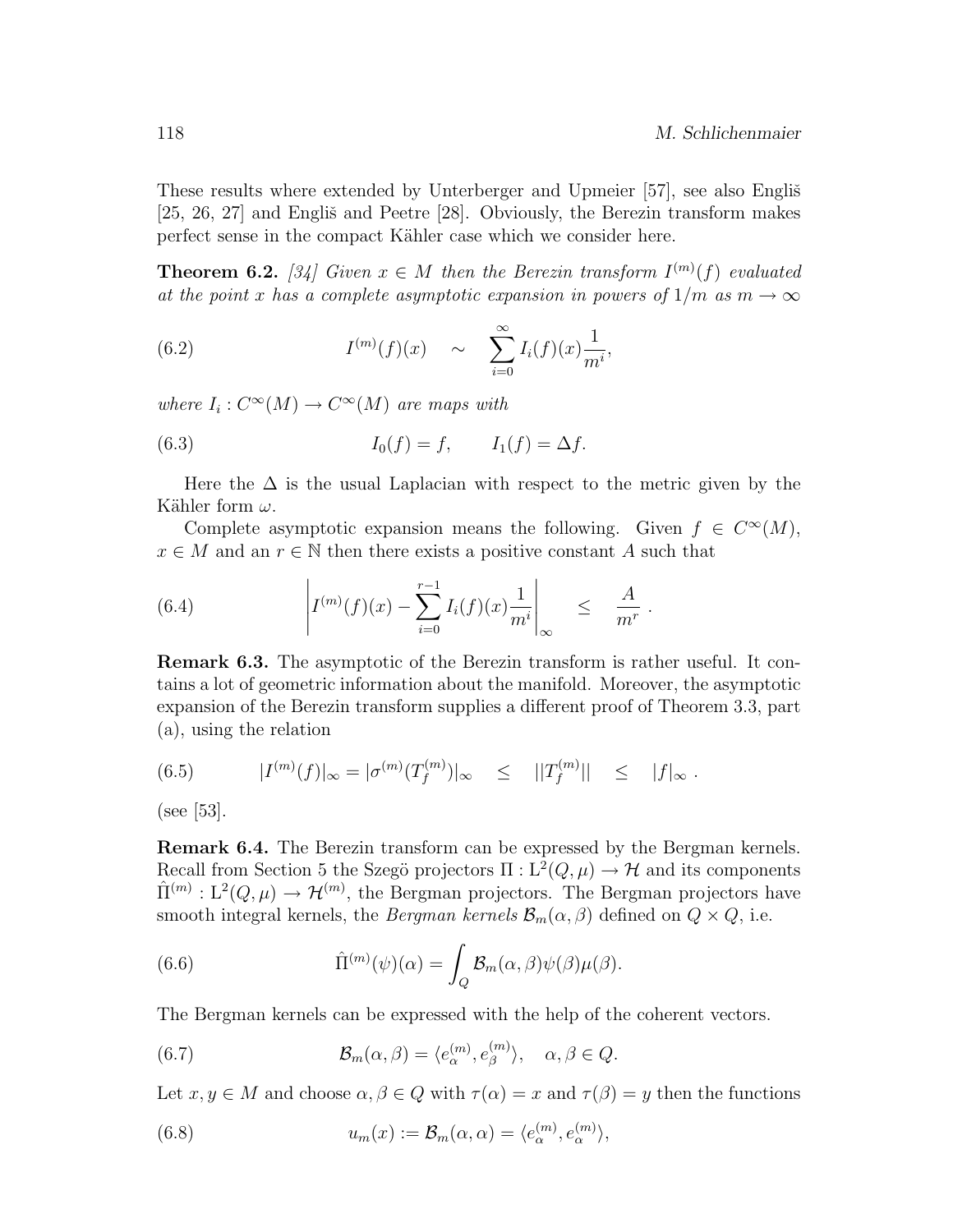(6.9) 
$$
v_m(x, y) := \mathcal{B}_m(\alpha, \beta) \cdot \mathcal{B}_m(\beta, \alpha) = \langle e_{\alpha}^{(m)}, e_{\beta}^{(m)} \rangle \cdot \langle e_{\beta}^{(m)}, e_{\alpha}^{(m)} \rangle
$$

are well-defined on M and on  $M \times M$  respectively. An integral representation of the Berezin transform is obtained by

(6.10) 
$$
\left(I^{(m)}(f)\right)(x) = \frac{1}{\mathcal{B}_m(\alpha, \alpha)} \int_Q \mathcal{B}_m(\alpha, \beta) \mathcal{B}_m(\beta, \alpha) \tau^* f(\beta) \mu(\beta)
$$

$$
= \frac{1}{u_m(x)} \int_M v_m(x, y) f(y) \Omega(y) .
$$

In [34] an asymptotic expansion of the Bergman kernel is shown. The above formula is then the starting point in [34] for the proof of the existence of the asymptotic expansion of the Berezin transform. Again I refer to [53] for more details and more arguments.

Remark 6.5. As everything is ready now I like to close with a result of the pullback of the Fubini-Study form. Starting from the Kähler manifold  $(M,\omega)$ and after choosing an orthonormal basis of the space  $\Gamma_{hol}(M, L^m)$  we obtain an embedding

$$
\phi^{(m)}:M\to\mathbb{P}^{N(m)}
$$

of M into projective space of dimension  $N(m)$ . On  $\mathbb{P}^{N(m)}$  we have the standard Kähler form, the Fubini-Study form  $\omega_{FS}$ . The pull-back  $(\phi^{(m)})^* \omega_{FS}$  will not depend on the orthogonal basis chosen for the embedding. But in general it will not coincide with a scalar multiple of the Kähler form  $\omega$  we started with.

It was shown by Zelditch [59], by generalizing a result of Tian [55], that  $(\Phi^{(m)})^* \omega_{FS}$  admits a complete asymptotic expansion in powers of  $\frac{1}{m}$  as  $m \to \infty$ . In fact it is related to the asymptotic expansion of the Bergman kernel (6.8) along the diagonal. The pull-back can be given as [59, Prop.9]

(6.11) 
$$
\left(\phi^{(m)}\right)^* \omega_{FS} = m\omega + i \partial \bar{\partial} \log u_m(x) .
$$

If we replace in the asymptotic expansion  $1/m$  by the formal variable  $\nu$ , and denote the resulting formal series by  $\mathbb{F}(.)$ , we obtain the Karabegov form of the star product "dual" to the Berezin-Toeplitz star product:

(6.12) 
$$
\widehat{\omega} = \mathbb{F}(\left(\phi^{(m)}\right)^* \omega_{FS}).
$$

# References

- [1] Abraham, R., and Marsden, J.E., Foundations of Mechanics. Addison Wesley, Redwood City, 1985.
- [2] Ali, S.T., Engliš, M., *Quantization methods: A guide for physicists and ana*lysts. Rev. Math. Phys. 17(4) (2005), 391–490.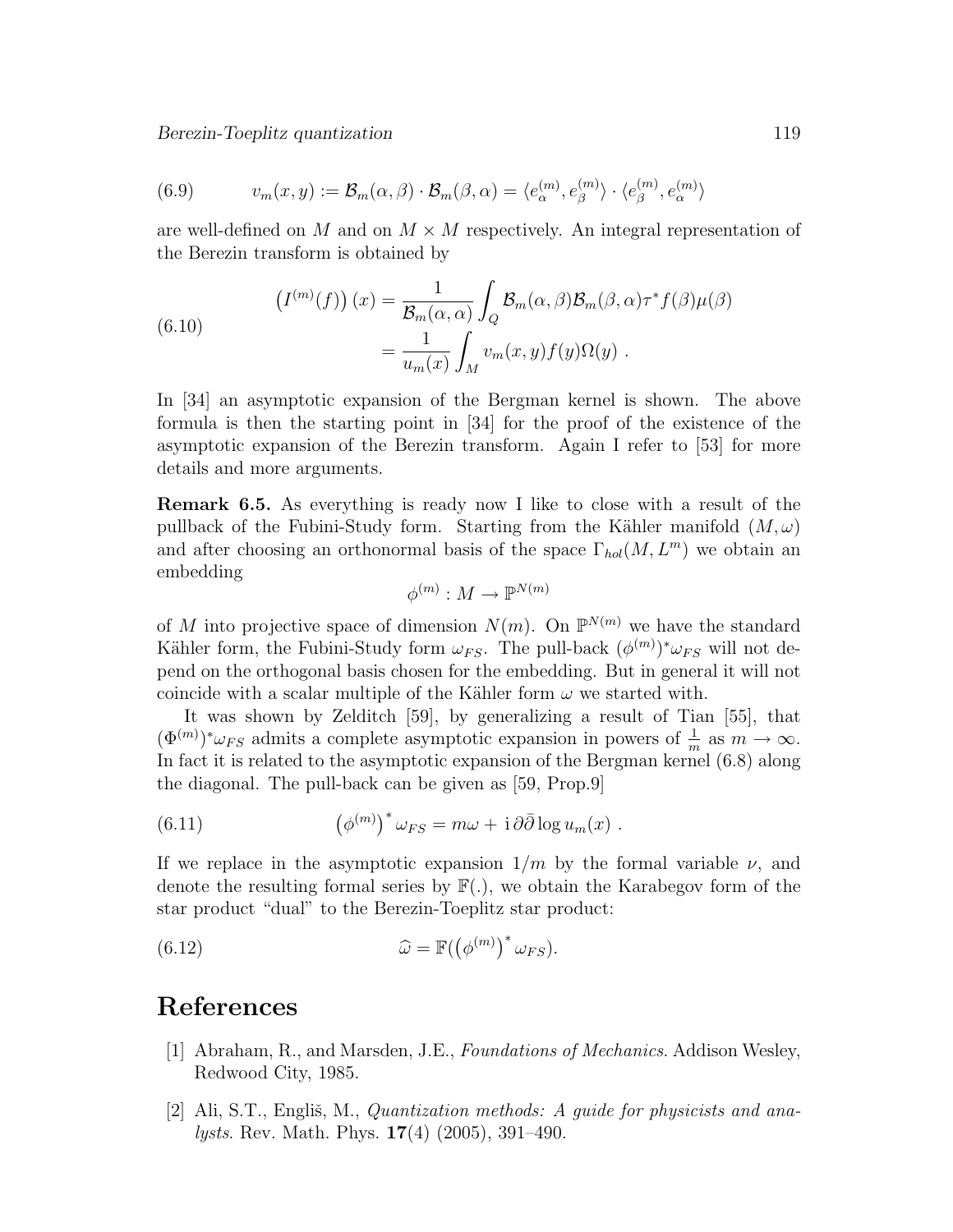- [3] Andersen, J.E., Asymptotic faithfulness of the quantum  $SU(n)$  representations of the mapping class group. Ann. of Math. 163 (2006), 347–368.
- [4] Andersen, J.E., *Deformation quantization and geometric quantization of* abelian moduli spaces. Comm. Math. Phys. 255 (2005), 727–745.
- [5] Andersen, J.E., Mapping class groups do not have property T. arXiv:0706.2184.
- [6] Andersen, J.E., and Gammelgaard, N.L., Hitchin's projectively flat connection, Toeplitz operators and the asymptotic expansion of TQFT curve operators. arXiv:0903.4091.
- [7] Andersen, J.E., Ueno, K., Abelian Conformal field theories and the determinant bundles. Internat. Jour. of Math. 18 (2007), 919–993.
- [8] Andersen, J.E., Ueno, K., Constructing modular functors from conformal field theories. Jour. of Knot Theories and its Ramifications 16 (2007), 127–202.
- [9] Bayen, F., Flato, M., Fronsdal, C., Lichnerowicz, A., and Sternheimer, D., Deformation theory and quantization, Part I. Lett. Math. Phys.  $1$  (1977), 521–530: Deformation theory and quantization, Part II and III. Ann. Phys. 111 (1978), 61–110, 111–151.
- [10] Berezin, F.A., Quantization. Math. USSR-Izv. 8 (1974), 1109–1165.
- [11] Berezin, F.A., Quantization in complex symmetric spaces. Math. USSR-Izv. 9 (1975), 341–379.
- [12] Bertelson, M., Cahen, M., and Gutt, S., *Equivalence of star products*. Classical Quantum Gravity 14 (1997), A93–A107.
- [13] Bordemann, M., Hoppe, J., Schaller, P., and Schlichenmaier, M.,  $gl(\infty)$  and geometric quantization. Commun. Math. Phys. 138 (1991), 209–244.
- [14] Bordemann, M., Meinrenken, E., and Schlichenmaier, M., Toeplitz quantization of Kähler manifolds and  $q l(n)$ ,  $n \to \infty$  limits. Commun. Math. Phys. 165 (1994), 281–296.
- [15] Bordemann, M., and Waldmann, St., A Fedosov star product of the Wick type for Kähler manifolds. Lett. Math. Phys.  $41$  (1997), 243–253.
- [16] Borthwick, D., Paul, D., and Uribe, A.: Semiclassical spectral estimates for Toeplitz operators. Ann. Inst. Fourier, Grenoble 48 (1998), 1189–1229.
- [17] Boutet de Monvel, L., and Guillemin, V, The spectral theory of Toeplitz operators. Ann. Math. Studies, Nr.99, Princeton University Press, Princeton, 1981.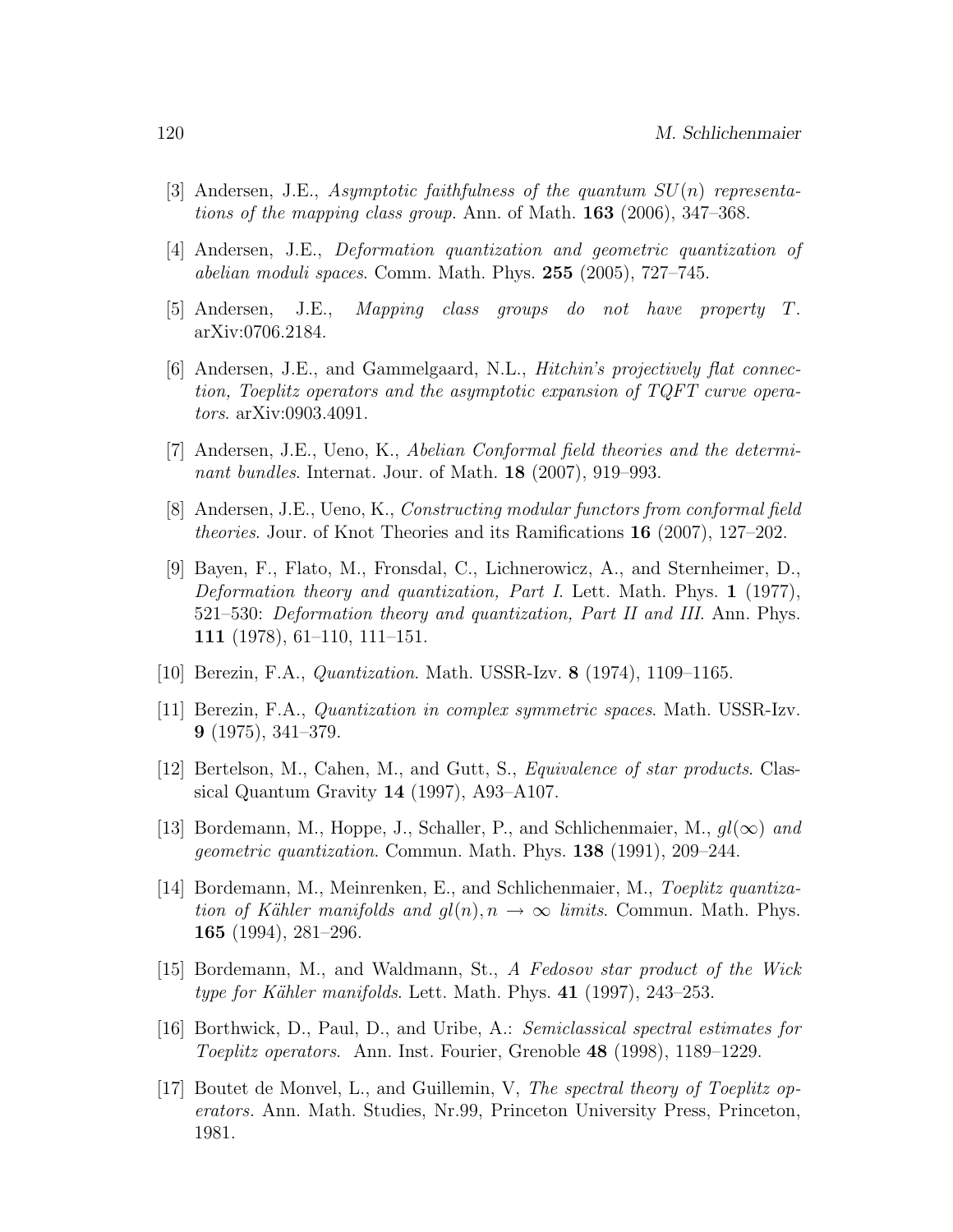- [18] Cahen, M., Gutt, S., and Rawnsley, J., *Quantization of Kähler manifolds I:* Geometric interpretation of Berezin's quantization. JGP 7 (1990), 45–62.
- [19] Cahen, M., Gutt, S., and Rawnsley, J., *Quantization of Kähler manifolds II.* Trans. Amer. Math. Soc. 337 (1993), 73–98.
- [20] Cahen, M., Gutt, S., and Rawnsley, J., Quantization of K¨ahler manifolds III. Lett. Math. Phys. 30 (1994), 291–305.
- [21] Cahen, M., Gutt, S., and Rawnsley, J., *Quantization of Kähler manifolds IV*. Lett. Math. Phys. 34 (1995), 159–168.
- [22] De Wilde, M., and Lecomte, P.B.A., Existence of star products and of formal deformations of the Poisson-Lie algebra of arbitrary symplectic manifolds. Lett. Math. Phys. 7 (1983), 487–496.
- [23] Deligne, P., Deformation de l'algebre des fonctions d'une variete symplectique: Comparaison entre Fedosov et De Wilde,Lecomte. Sel. Math., New Ser. 1 (1995), 667–697.
- [24] Engliš, M, The asymptotics of a Laplace integral on a Kähler manifold. J. Reine Angew. Math. 528 (2000), 1-39.
- [25] Engliš, M., Asymptotics of the Berezin transform and quantization on planar domains. Duke Math. J. 79 (1995), 57–76.
- [26] Engliš, M., *Berezin quantization and reproducing kernels on complex do*mains. Trans. Amer. Math. Soc. 348 (1996), 411–479.
- [27] Engliš, M., Weighted Bergman kernels and quantization. Commun. Math. Phys. 227 (2002), 211–241.
- [28] Englis, M., and Peetre, J., On the correspondence principle for the quantized annulus. Math. Scand. 78 (1996), 183–206.
- [29] Fedosov, B.V., Deformation quantization and asymptotic operator representation, Funktional Anal. i. Prilozhen. 25 (1990), 184–194; A simple geometric construction of deformation quantization. J. Diff. Geo. 40 (1994), 213–238.
- [30] Guillemin, V., Some classical theorems in spectral theory revisited. Seminars on singularities of solutions of linear partial differential equations, Ann. Math. Studies, Nr.91 (L. Hörmander, ed.), Princeton University Press, 1979, pp. 219–259.
- [31] Gutt, S., Rawnsley, J, Equivalence of star products on a symplectic manifold: an introduction to Deligne's Cech cohomology classes.  $JGP$  29, No.4, 347-392 (1999).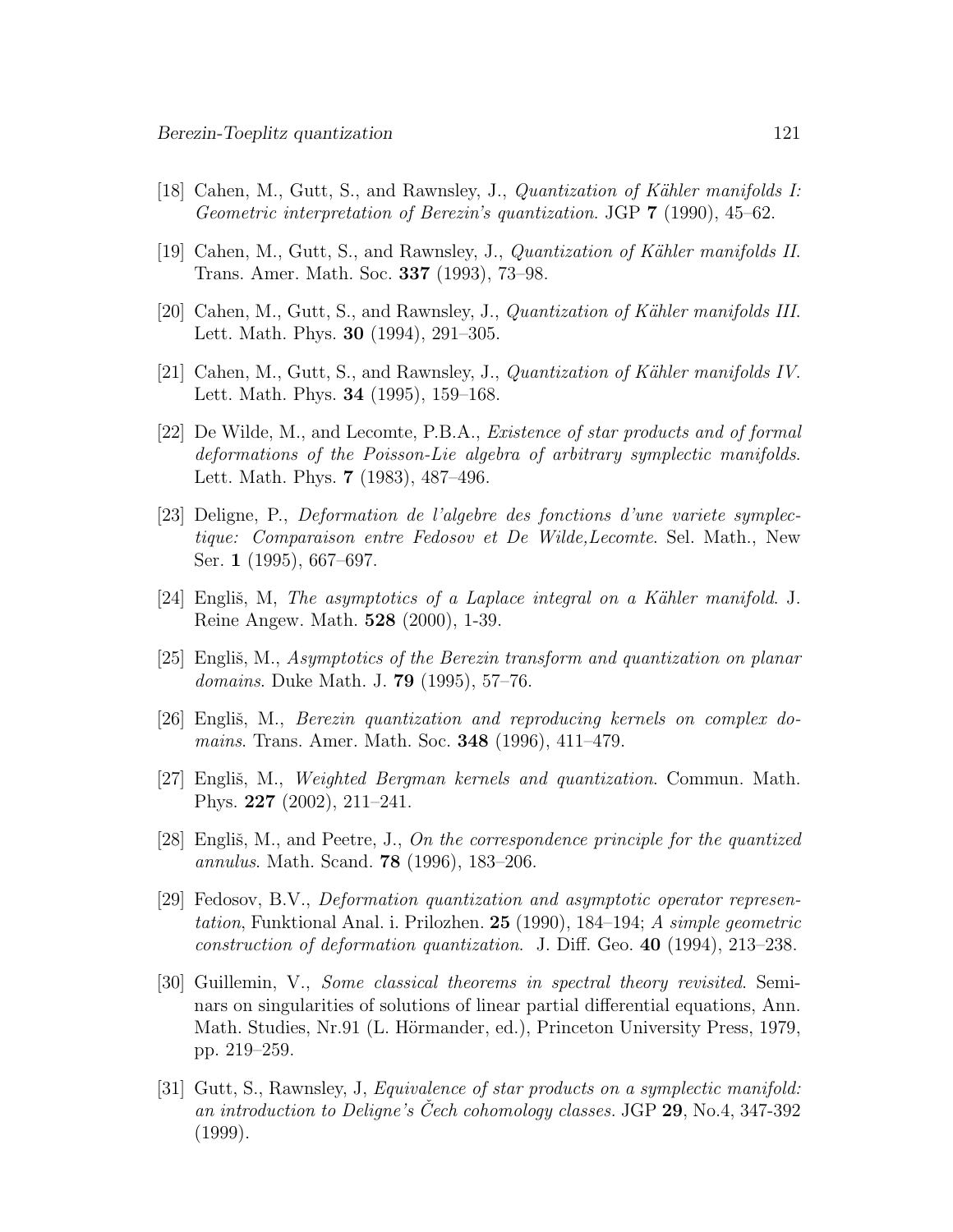- [32] Karabegov, A.V., Deformation quantization with separation of variables on a Kähler manifold, Commun. Math. Phys.  $180$  (1996), 745–755.
- [33] Karabegov, A.V., Cohomological classification of deformation quantizations with separation of variables. Lett. Math. Phys. 43 (1998), 347–357.
- [34] Karabegov, A.V., Schlichenmaier, M., Identification of Berezin-Toeplitz deformation quantization. J. reine angew. Math. 540 (2001), 49–76
- [35] Kontsevich, M., Deformation quantization of Poisson manifolds. Lett. Math. Phys. 66 (2003), 157-216, preprint q-alg/9709040.
- [36] Landsman, N.P., Mathematical topics between classical and quantum mechanics. Springer, New York, Berlin, Heidelberg, 1998.
- [37] Moreno, C., ∗-products on some K¨ahler manifolds, Lett. Math. Phys. 11 (1986), 361–372.
- [38] Moreno, C., and Ortega-Navarro, P., \*-products on  $D^1(\mathbb{C})$ ,  $S^2$  and related spectral analysis, Lett. Math. Phys. 7 (1983), 181–193.
- [39] Moyal, J., Quantum mechanics as a statistical theory. Proc. Camb. Phil. Soc. 45 (1949), 99-124.
- [40] Nest, R., and Tsygan, B., Algebraic index theory. Commun. Math. Phys. 172 (1995), 223–262; Algebraic index theory for families. Advances in Math 113 (1995), 151–205.
- [41] Omori, H., Maeda, Y., and Yoshioka, A., Weyl manifolds and deformation quantization. Advances in Math 85 (1991), 224–255; Existence of closed starproducts. Lett. Math. Phys. 26 (1992), 284–294.
- [42] Rawnsley, J.H., *Coherent states and Kähler manifolds*. Quart. J. Math. Oxford Ser. $(2)$  **28** (1977), 403-415.
- [43] Reshetikhin, N., and Takhtajan, L., *Deformation quantization of Kähler* manifolds. Amer. Math. Soc. Transl (2) 201 (2000), 257–276.
- [44] Rieffel, M., Questions on quantization, Operator algebras and operator theory. Shanghai, China, July 4–9, 1997 (Liming et al., ed.), AMS, 1998, pp. 315– 326.
- [45] Schlichenmaier, M., Zwei Anwendungen algebraisch-geometrischer Methoden in der theoretischen Physik: Berezin-Toeplitz-Quantisierung und globale Algebren der zweidimensionalen konformen Feldtheorie. Habiliationsschrift Universität Mannheim, 1996.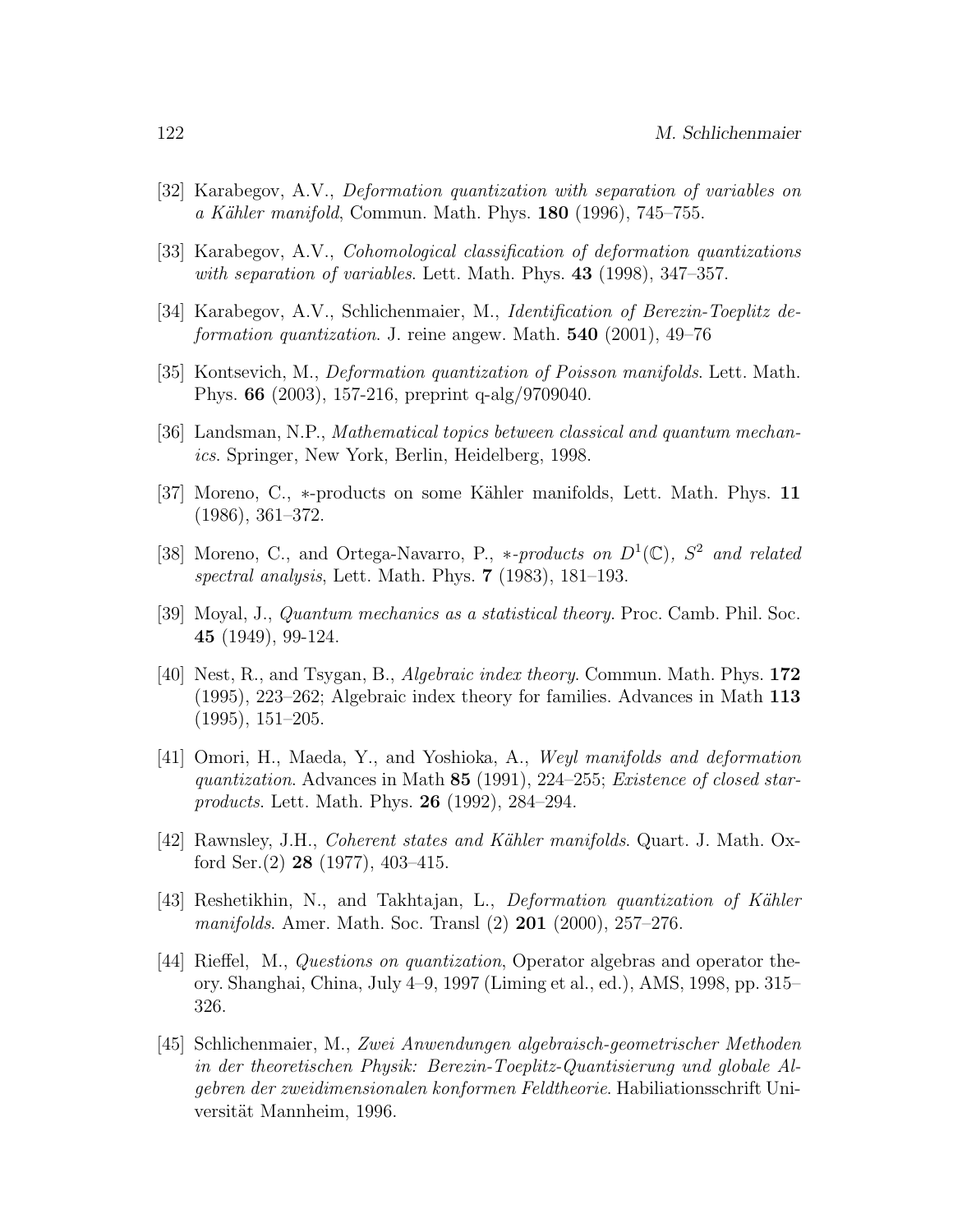- [46] Schlichenmaier, M., *Berezin-Toeplitz quantization of compact Kähler man*ifolds. in: Quantization, Coherent States and Poisson Structures, Proc. XIV'th Workshop on Geometric Methods in Physics (Białowieża, Poland, 9-15 July 1995) (A, Strasburger, S.T. Ali, J.-P. Antoine, J.-P. Gazeau, and A, Odzijewicz, eds.), Polish Scientific Publisher PWN, 1998, q-alg/9601016, pp, 101–115.
- [47] Schlichenmaier, M., *Deformation quantization of compact Kähler manifolds* via Berezin-Toeplitz operators. Proceedings of the XXI Int. Coll. on Group Theoretical Methods in Physics (15-20 July 1996, Goslar, Germany) (H.- D. Doebner, P. Nattermann, and W. Scherer, eds.), World Scientific, 1997, pp. 396–400.
- [48] Schlichenmaier, M., Berezin-Toeplitz quantization and Berezin symbols for arbitrary compact Kähler manifolds. in Proceedings of the XVII<sup>th</sup> workshop on geometric methods in physics, Białowieża, Poland, July 3 - 10, 1998 (eds. Schlichenmaier, et. al), (math.QA/9902066), Warsaw University Press, 45-56.
- [49] Schlichenmaier, M., *Deformation quantization of compact Kähler manifolds* by Berezin-Toeplitz quantization, (in) the Proceedings of the Conference Moshe Flato 1999, (eds. G.Dito, and D. Sternheimer), Kluwer 2000, 289  $-306$ , math.QA/9910137.
- [50] Schlichenmaier, M., Berezin-Toeplitz quantization and Berezin transform. (in) Long time behaviour of classical and quantum systems. Proc. of the Bologna APTEX Int. Conf. 13-17 September 1999, eds. S. Graffi, A. Martinez, World-Scientific, 2001, 271-287.
- [51] Schlichenmaier, M., Berezin-Toeplitz quantization of the moduli space of flat  $SU(N)$  connections. J. Geom. Symmetry Phys. 9 (2007), 33-44.
- [52] Schlichenmaier, M., An Introduction to Riemann surfaces, algebraic curves and moduli spaces. 2nd ed., Springer, Berlin, Heidelberg, 2007.
- [53] Schlichenmaier, M., *Berezin-Toeplitz quantization for compact Kähler* manifolds. A review of results. Adv. in Math. Phys. volume 2010, doi:10.1155/2010/927280.
- [54] Sternheimer, D., Deformation quantization. Twenty years after. In Particles, Fields and Gravitation. Lodz, 1998, AIP Conf. Proc. Vol 453.
- [55] Tian, G., On a set of polarized Kähler metrics on algebraic manifolds. J. Differential Geom. 32 (1990), 99–130.
- [56] Tuynman, G.M., Generalized Bergman kernels and geometric quantization. J. Math. Phys. 28, (1987) 573–583.